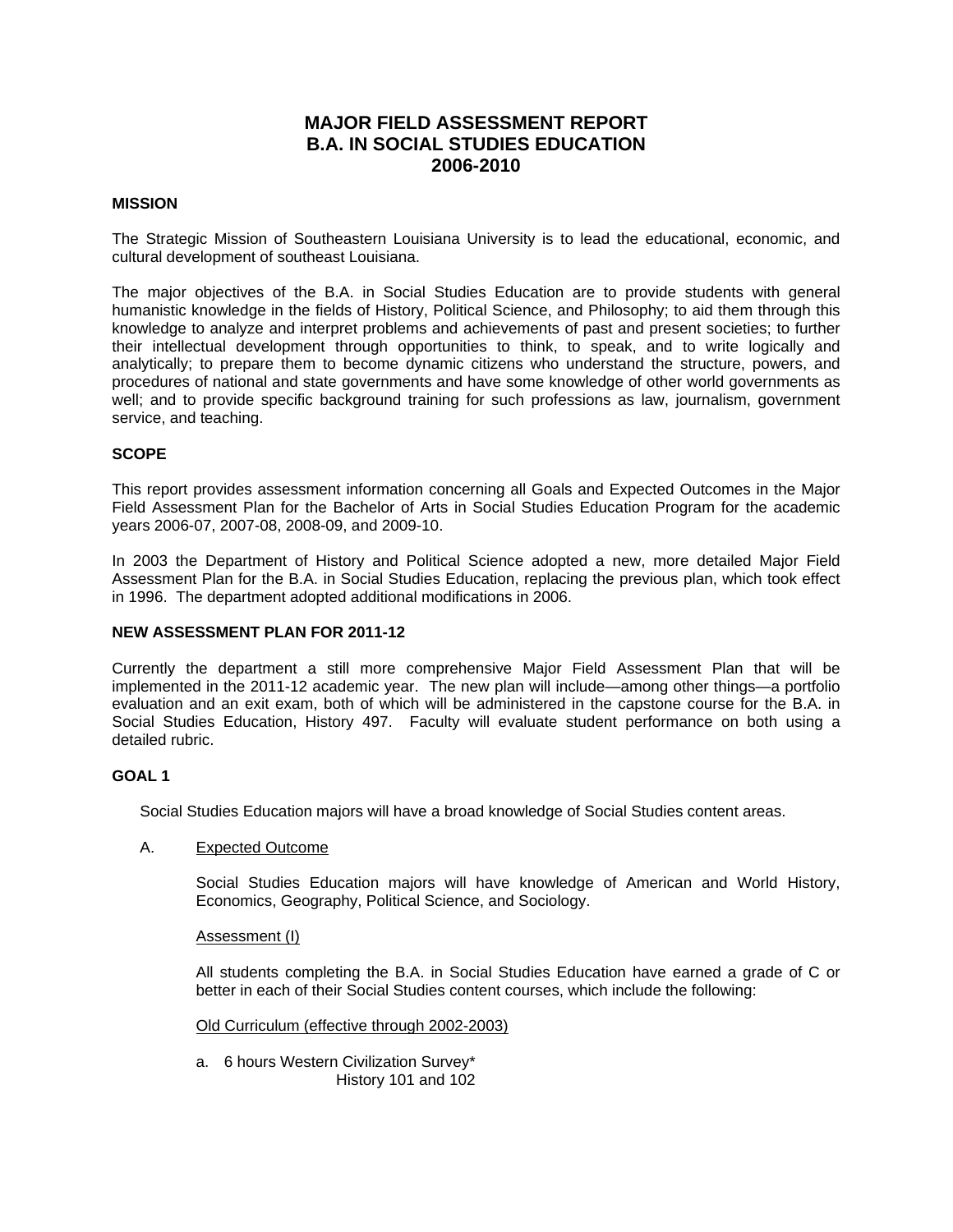- b. 6 hours American History Survey History 201 and 202
- c. 3 hours Louisiana History History 321
- d. 3 hours Asian History—Upper Level History 444 or 445
- e. 3 hours Latin American History—Upper Level History 446, 447, 448, or 449
- f. 3 hours Capstone Course (Major Problems in American History) History 497
- g. 6 hours Macroeconomics and Microeconomics Economics 201 and 202
- h. 6 hours Geography Geography 103 and Geography 300/400-level elective
- i. 6 hours Federal, State, and Local Politics Survey Political Science 201 and 202
- j. 3 hours Comparative World Politics Political Science 425 or 426
- k. 6 hours Sociology Sociology 103 and Sociology 411 or 471

#### New Curriculum (effective 2003-2004)

- a. 6 hours Western Civilization Survey\* History 101 and 102
- b. 6 hours American History Survey History 201 and 202
- c. 4 hours Louisiana History History 321 and 322
- d. 3 hours American History—Upper Level History 469, 473, 474, 475, 476, 477, 478, 479, 480, 482, 485, 487, 488, 489, 492, 493, 495, or 496
- e. 3 hours Asian or Russian History—Upper Level History 444, 445, or 454
- f. 3 hours British or European History—Upper Level\* History 409, 410, 416, 418, 419, 423, 424, 429, 433, 434, 437, 438, 439, 440, or 468
- g. 3 hours Latin American History—Upper Level History 446, 447, 448, or 449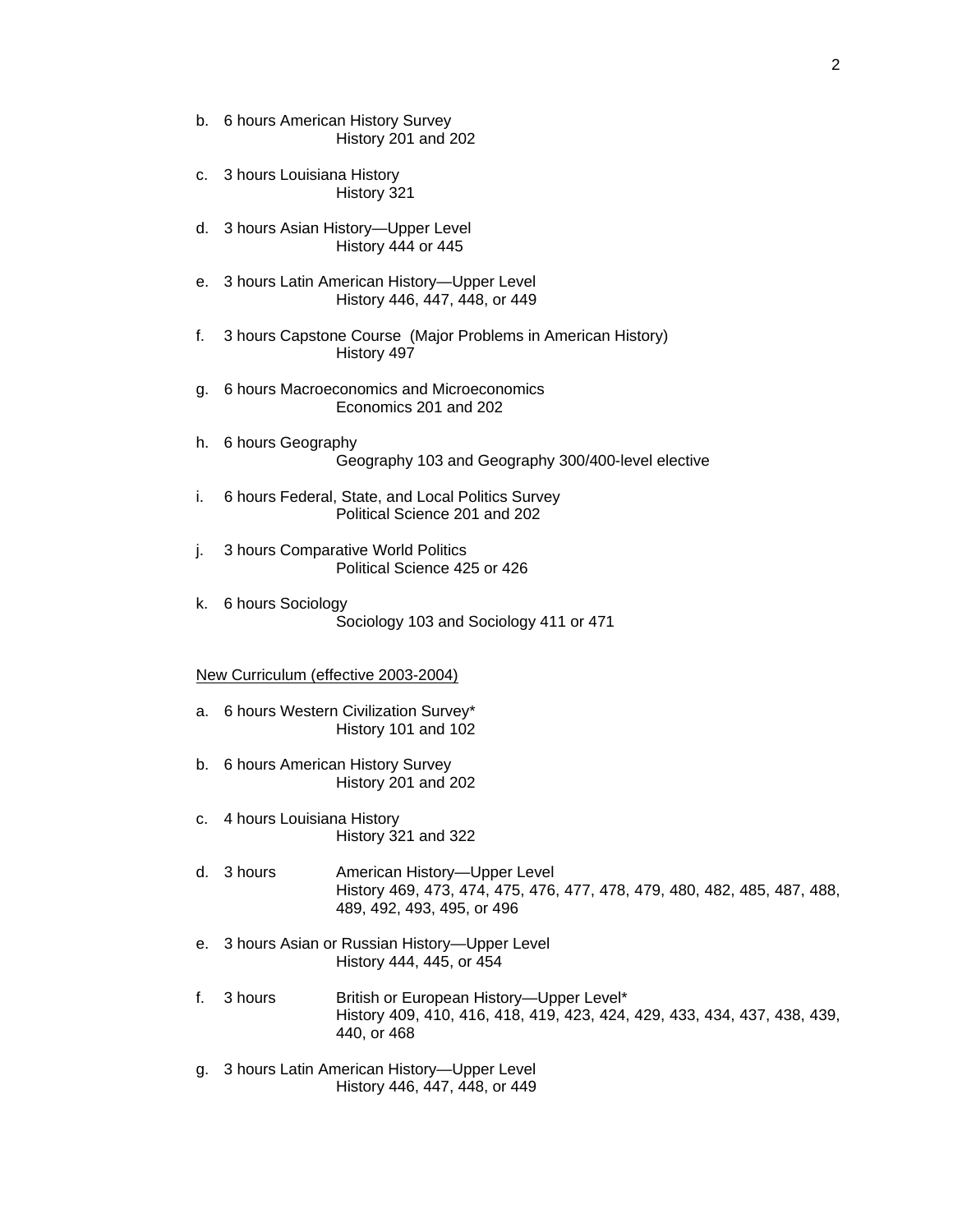- h. 3 hours History Elective—Upper Level Any History 400-level
- i. 3 hours Capstone Course (Major Problems in American History) History 497
- j. 3 hours Macroeconomics and Microeconomics Economics 102
- k. 6 hours World Regional Geography Geography 431 and 432
- l. 6 hours Federal, State, and Local Politics Survey Political Science 201 and 202
- m. 6 hours Comparative World Politics Political Science 425, 426, and/or 428
- n. 3 hours Population, Race and Ethnic Relations, or Globalization Sociology 401, 411, or 465
- o. 3 hours Advanced Sociology Sociology 471

\*Western Civilization and most upper-level British and European History courses include attention to African History in discussions of imperialism.

## Assessment (II)

Social Studies Education majors, when taking the PRAXIS II exam, will score at least 149 on the Social Studies: Content Knowledge section and at least 161 on the Social Studies: Interpretation of Materials section.

*Social Studies: Content Knowledge* 

|              | Pass |   | Fail |     | %Pass |
|--------------|------|---|------|-----|-------|
| 2006-2007 11 |      | 0 |      | 100 |       |
| 2007-2008 15 |      | 0 |      | 100 |       |
| 2008-2009 13 |      | O |      | 100 |       |
| 2009-2010 08 |      |   |      | 100 |       |

*Social Studies: Interpretation of Materials* 

|              | Pass     | Fail |     | %Pass |
|--------------|----------|------|-----|-------|
| 2006-2007 11 | $^{(1)}$ |      | 100 |       |
| 2007-2008 15 | 0        |      | 100 |       |
| 2008-2009 13 | 0        |      | 100 |       |
| 2009-2010 8  |          |      | 100 |       |

## B. Expected Outcome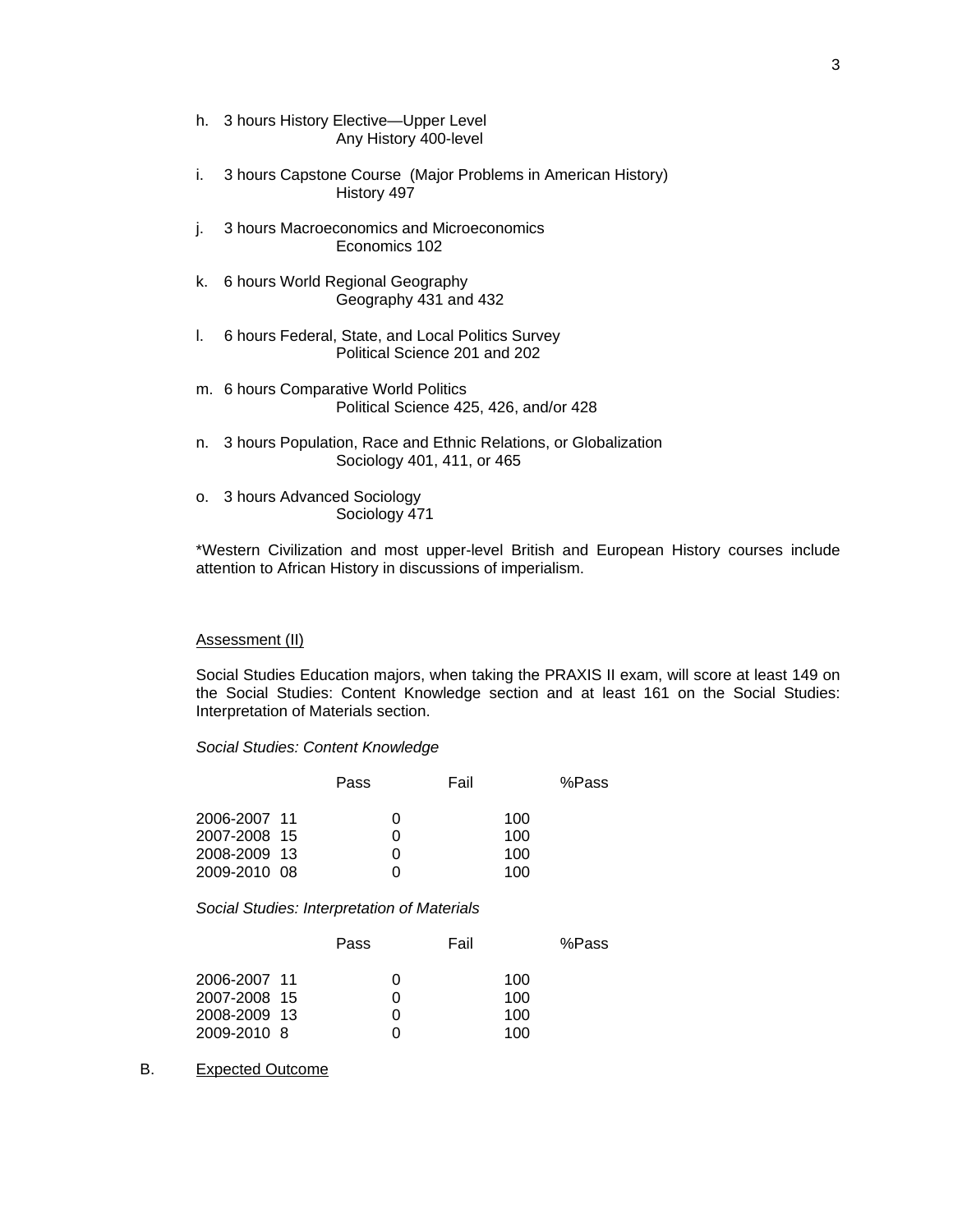Social Studies Education majors will express satisfaction with the quality of instruction and the overall learning environment provided by the Department of History and Political Science.

## **Assessment**

Southeastern Louisiana University Exit Survey

| 1=very dissatisfied, 5=very satisfied                      |      |                |      |      |      |
|------------------------------------------------------------|------|----------------|------|------|------|
|                                                            | 1    | $\overline{2}$ | 3    | 4    | 5    |
| Clarity of the degree requirements                         |      |                |      |      |      |
| 2006-2007                                                  | 00.0 | 00.0           | 36.4 | 45.5 | 18.2 |
| 2007-2008                                                  | 00.0 | 00.0           | 33.3 | 26.7 | 40.0 |
| 2008-2009                                                  | 00.0 | 00.0           | 15.4 | 53.8 | 30.8 |
| 2009-2010                                                  | 00.0 | 00.0           | 25.0 | 37.5 | 37.5 |
| Opportunities interact w/faculty outside class             |      |                |      |      |      |
| 2006-2007                                                  | 00.0 | 9.1            | 27.3 | 36.4 | 27.3 |
| 2007-2008                                                  | 00.0 | 13.3           | 26.7 | 26.7 | 33.0 |
| 2008-2009                                                  | 00.0 | 00.0           | 23.1 | 38.5 | 38.5 |
| 2009-2010                                                  | 00.0 | 00.0           | 25.0 | 50.0 | 25.0 |
| Effectiveness of faculty as teachers                       |      |                |      |      |      |
| 2006-2007                                                  | 00.0 | 9.1            | 36.4 | 36.4 | 18.2 |
| 2007-2008                                                  | 00.0 | 6.7            | 26.7 | 33.3 | 33.3 |
| 2008-2009                                                  | 00.0 | 00.0           | 00.0 | 61.5 | 38.5 |
| 2009-2010                                                  | 00.0 | 00.0           | 00.0 | 62.5 | 37.5 |
| Friendliness and helpfulness of office staff               |      |                |      |      |      |
| 2006-2007                                                  | 00.0 | 18.2           | 18.2 | 27.3 | 36.4 |
| 2007-2008                                                  | 6.7  | 13.3           | 26.7 | 46.7 | 6.7  |
| 2008-2009                                                  | 00.0 | 00.0           | 46.2 | 23.1 | 30.8 |
| 2009-2010                                                  | 12.5 | 00.0           | 12.5 | 50.0 | 25.0 |
| Faculty interest in academic development                   |      |                |      |      |      |
| 2006-2007                                                  | 9.1  | 00.0           | 45.5 | 18.2 | 27.3 |
| 2007-2008                                                  | 6.7  | 6.7            | 20.0 | 40.0 | 26.7 |
| 2008-2009                                                  | 00.0 | 7.7            | 15.4 | 46.2 | 30.8 |
| 2009-2010                                                  | 00.0 | 00.0           | 00.0 | 75.0 | 25.0 |
|                                                            |      |                |      |      |      |
| Effectiveness of beginning courses                         |      |                |      |      |      |
| 2006-2007                                                  | 18.2 | 00.0           | 27.3 | 27.3 | 27.3 |
| 2007-2008                                                  | 6.7  | 6.7            | 26.7 | 33.3 | 26.7 |
| 2008-2009                                                  | 00.0 | 7.7            | 7.7  | 46.2 | 38.5 |
| 2009-2010                                                  | 00.0 | 00.0           | 37.5 | 25.0 | 37.5 |
| Quality of instruction in advanced courses                 |      |                |      |      |      |
| 2006-2007                                                  | 00.0 | 00.0           | 36.4 | 45.5 | 18.2 |
| 2007-2008                                                  | 00.0 | 13.3           | 20.0 | 33.3 | 33.3 |
| 2008-2009                                                  | 00.0 | 00.0           | 7.7  | 30.8 | 61.5 |
| 2009-2010                                                  | 00.0 | 00.0           | 12.5 | 25.0 | 62.5 |
| Faculty treatment of students inside/outside the classroom |      |                |      |      |      |
| 2006-2007                                                  | 00.0 | 00.0           | 36.4 | 36.4 | 27.3 |
| 2007-2008                                                  | 00.0 | 6.7            | 20.0 | 40.0 | 33.3 |
| 2008-2009                                                  | 00.0 | 00.0           | 00.0 | 53.8 | 46.2 |
| 2009-2010                                                  | 00.0 | 00.0           | 00.0 | 37.5 | 62.5 |
| Professional activities, associations, clubs               |      |                |      |      |      |
| 2006-2007                                                  | 00.0 | 00.0           | 54.5 | 45.5 | 00.0 |
| 2007-2008                                                  | 6.7  | 6.7            | 33.3 | 26.7 | 26.7 |
| 2008-2009                                                  | 00.0 | 7.7            | 23.1 | 38.5 | 30.8 |
| 2009-2010                                                  | 00.0 | 00.0           | 50.0 | 25.0 | 25.0 |
|                                                            |      |                |      |      |      |

Interaction w/faculty research/scholarship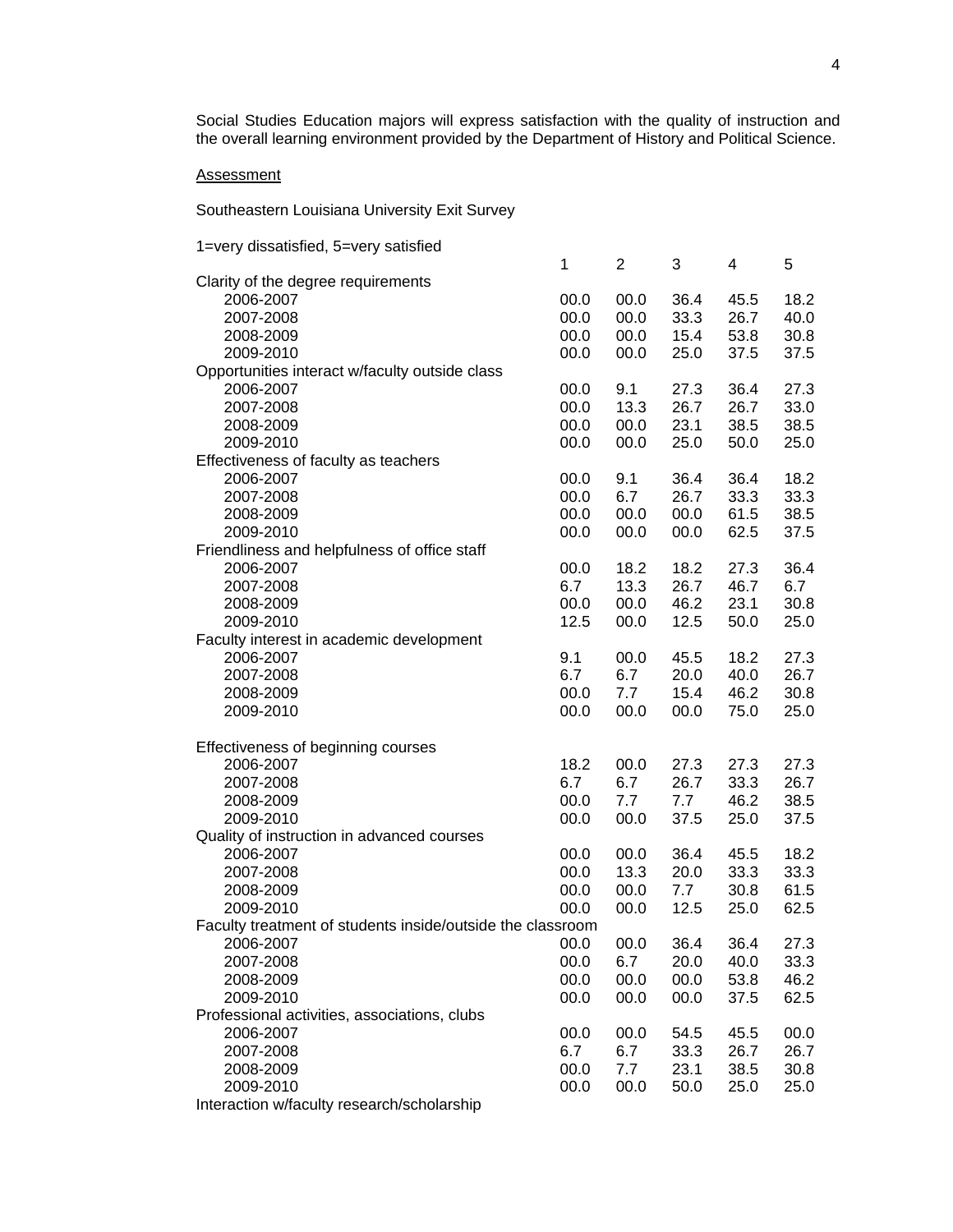| 2006-2007                                     | 9.1  | 00.0 | 45.5 | 27.3 | 18.2 |
|-----------------------------------------------|------|------|------|------|------|
| 2007-2008                                     | 00.0 | 6.7  | 20.0 | 33.3 | 40.0 |
| 2008-2009                                     | 00.0 | 7.7  | 38.5 | 30.8 | 23.1 |
| 2009-2010                                     | 12.5 | 12.5 | 12.5 | 25.0 | 37.5 |
| Availability of required courses              |      |      |      |      |      |
| 2006-2007                                     | 9.1  | 9.1  | 27.3 | 45.5 | 9.1  |
| 2007-2008                                     | 6.7  | 26.7 | 20.0 | 26.7 | 20.0 |
| 2008-2009                                     | 00.0 | 15.4 | 53.8 | 7.7  | 23.1 |
| 2009-2010                                     | 12.5 | 12.5 | 25.0 | 25.0 | 25.0 |
| Availability of elective courses              |      |      |      |      |      |
| 2006-2007                                     | 9.1  | 9.1  | 27.3 | 36.4 | 18.2 |
| 2007-2008                                     | 00.0 | 20.0 | 20.0 | 33.3 | 26.7 |
| 2008-2009                                     | 00.0 | 7.7  | 46.2 | 30.8 | 15.4 |
| 2009-2010                                     | 00.0 | 12.5 | 37.5 | 12.5 | 37.5 |
|                                               |      |      |      |      |      |
| Quality of instruction on standards/ethics    |      |      |      |      |      |
| 2006-2007                                     | 00.0 | 00.0 | 36.4 | 36.4 | 27.3 |
| 2007-2008                                     | 00.0 | 13.3 | 26.7 | 26.7 | 33.3 |
| 2008-2009                                     | 00.0 | 00.0 | 7.7  | 46.2 | 46.2 |
| 2009-2010                                     | 00.0 | 00.0 | 25.0 | 37.5 | 37.5 |
| Opportunities to collaborate w/other students |      |      |      |      |      |
| 2006-2007                                     | 00.0 | 00.0 | 18.2 | 45.5 | 36.4 |
| 2007-2008                                     | 00.0 | 00.0 | 40.0 | 26.7 | 33.3 |
| 2008-2009                                     | 00.0 | 00.0 | 23.1 | 23.1 | 53.8 |
| 2009-2010                                     | 00.0 | 00.0 | 12.5 | 50.0 | 37.5 |
| Library resources related to your major       |      |      |      |      |      |
| 2006-2007                                     | 00.0 | 00.0 | 18.2 | 36.4 | 45.5 |
| 2007-2008                                     | 6.7  | 6.7  | 26.7 | 26.7 | 33.3 |
| 2008-2009                                     | 00.0 | 00.0 | 7.7  | 23.1 | 69.2 |
| 2009-2010                                     | 00.0 | 00.0 | 00.0 | 50.0 | 50.0 |
| Use of appropriate technology in classroom    |      |      |      |      |      |
| 2006-2007                                     | 00.0 | 18.2 | 18.2 | 18.2 | 45.5 |
| 2007-2008                                     | 00.0 | 6.7  | 26.7 | 20.0 | 46.7 |
| 2008-2009                                     | 00.0 | 00.0 | 7.7  | 15.4 | 76.9 |
| 2009-2010                                     | 00.0 | 00.0 | 12.5 | 25.0 | 62.5 |
| Facilities and equipment related to major     |      |      |      |      |      |
| 2006-2007                                     | 00.0 | 00.0 | 36.4 | 27.3 | 36.4 |
| 2007-2008                                     | 20.0 | 00.0 | 20.0 | 33.3 | 26.7 |
| 2008-2009                                     | 00.0 | 00.0 | 7.7  | 30.8 | 61.5 |
| 2009-2010                                     | 00.0 | 00.0 | 00.0 | 37.5 | 62.5 |
| Help from faculty re further education        |      |      |      |      |      |
| 2006-2007                                     | 9.1  | 00.0 | 54.5 | 18.2 | 18.2 |
| 2007-2008                                     | 6.7  | 6.7  | 33.3 | 26.7 | 26.7 |
| 2008-2009                                     | 00.0 | 00.0 | 15.4 | 46.2 | 38.5 |
| 2009-2010                                     | 00.0 | 00.0 | 12.5 | 62.5 | 25.0 |
| Size of classes in major                      |      |      |      |      |      |
| 2006-2007                                     | 00.0 | 00.0 | 27.3 | 45.5 | 27.3 |
| 2007-2008                                     | 6.7  | 00.0 | 33.3 | 33.3 | 26.7 |
| 2008-2009                                     | 00.0 | 00.0 | 7.7  | 15.4 | 76.9 |
| 2009-2010                                     | 00.0 | 00.0 | 00.0 | 50.0 | 50.0 |
| Help from faculty re employment               |      |      |      |      |      |
|                                               |      |      |      |      |      |
| 2006-2007                                     | 9.1  | 9.1  | 36.4 | 36.4 | 9.1  |
| 2007-2008                                     | 13.3 | 13.3 | 33.3 | 33.3 | 6.7  |
| 2008-2009                                     | 00.0 | 15.4 | 23.1 | 15.4 | 46.2 |
| 2009-2010                                     | 12.5 | 00.0 | 62.5 | 00.0 | 25.0 |
| Global perspectives of courses                |      |      |      |      |      |
| 2006-2007                                     | 00.0 | 9.1  | 27.3 | 36.4 | 27.3 |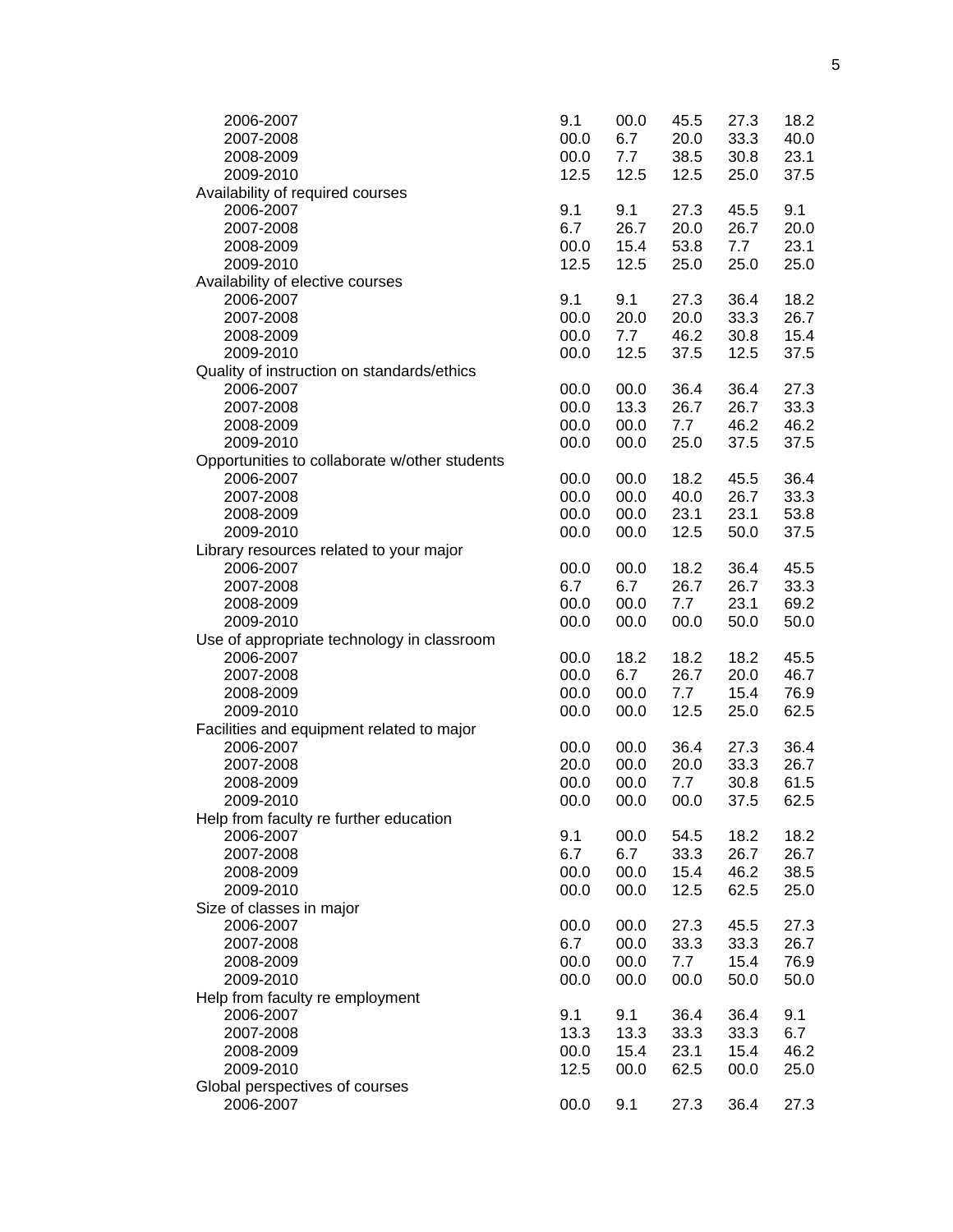| 2007-2008                                                                              | 6.7  | 00.0 | 33.3 | 26.7 | 33.3 |
|----------------------------------------------------------------------------------------|------|------|------|------|------|
| 2008-2009                                                                              | 00.0 | 00.0 | 15.4 | 38.5 | 46.2 |
| 2009-2010                                                                              | 00.0 | 12.5 | 12.5 | 50.0 | 25.0 |
| Relevancy of courses                                                                   |      |      |      |      |      |
| 2006-2007                                                                              | 00.0 | 00.0 | 27.3 | 54.5 | 18.2 |
| 2007-2008                                                                              | 00.0 | 20.0 | 33.3 | 20.0 | 26.7 |
| 2008-2009                                                                              | 00.0 | 00.0 | 7.7  | 46.2 | 46.2 |
| 2009-2010                                                                              | 00.0 | 12.5 | 12.5 | 50.0 | 25.0 |
| "Real-world" experiences, exposure, examples in/out of classroom                       |      |      |      |      |      |
| 2006-2007                                                                              | 00.0 | 9.1  | 36.4 | 27.3 | 27.3 |
| 2007-2008                                                                              | 6.7  | 13.3 | 26.7 | 13.3 | 40.0 |
| 2008-2009                                                                              | 00.0 | 00.0 | 7.7  | 30.8 | 61.5 |
| 2009-2010                                                                              | 00.0 | 00.0 | 12.5 | 37.5 | 50.0 |
| Overall quality of department                                                          |      |      |      |      |      |
| 2006-2007                                                                              | 00.0 | 9.1  | 27.3 | 36.4 | 27.3 |
| 2007-2008                                                                              | 00.0 | 13.3 | 26.7 | 26.7 | 33.3 |
| 2008-2009                                                                              | 00.0 | 00.0 | 15.4 | 30.8 | 53.8 |
|                                                                                        | 00.0 |      |      |      |      |
| 2009-2010                                                                              |      | 00.0 | 12.5 | 37.5 | 50.0 |
| Overall quality of degree program                                                      |      |      |      |      |      |
| 2006-2007                                                                              | 00.0 | 00.0 | 27.3 | 63.6 | 9.1  |
| 2007-2008                                                                              | 00.0 | 26.7 | 33.3 | 20.0 | 20.0 |
| 2008-2009                                                                              | 00.0 | 00.0 | 23.1 | 46.2 | 30.8 |
| 2009-2010                                                                              | 00.0 | 00.0 | 00.0 | 50.0 | 50.0 |
| Usefulness of academic advice from advisor                                             |      |      |      |      |      |
| 2006-2007                                                                              | 18.2 | 00.0 | 27.3 | 27.3 | 27.3 |
| 2007-2008                                                                              | 26.7 | 20.0 | 26.7 | 13.3 | 13.3 |
| 2008-2009                                                                              | 30.8 | 15.4 | 23.1 | 23.1 | 7.7  |
| 2009-2010                                                                              | 12.5 | 00.0 | 12.5 | 50.0 | 25.0 |
| Advisor's knowledge of requirements                                                    |      |      |      |      |      |
| 2006-2007                                                                              | 27.3 | 00.0 | 27.3 | 18.2 | 27.3 |
| 2007-2008                                                                              | 33.3 | 26.7 | 26.7 | 6.7  | 6.7  |
| 2008-2009                                                                              | 46.2 | 7.7  | 38.5 | 00.0 | 7.7  |
| 2009-2010                                                                              | 12.5 | 12.5 | 25.0 | 25.0 | 25.0 |
| Accessibility of advisor                                                               |      |      |      |      |      |
| 2006-2007                                                                              | 27.3 | 00.0 | 18.2 | 36.4 | 18.2 |
| 2007-2008                                                                              | 33.3 | 13.3 | 26.7 | 13.3 | 13.3 |
| 2008-2009                                                                              | 30.8 | 15.4 | 30.8 | 15.4 | 7.7  |
| 2009-2010                                                                              | 12.5 | 00.0 | 12.5 | 50.0 | 25.0 |
| Advisor's concern w/academic goals                                                     |      |      |      |      |      |
| 2006-2007                                                                              | 36.4 | 9.1  | 27.3 | 18.2 | 9.1  |
| 2007-2008                                                                              | 26.7 | 00.0 | 46.7 | 13.3 | 13.3 |
| 2008-2009                                                                              | 30.8 | 23.1 | 23.1 | 15.4 | 7.7  |
| 2009-2010                                                                              | 12.5 | 00.0 | 25.0 | 37.5 | 25.0 |
| How many times did you meet with advisor 10 minutes or more in previous academic year? |      |      |      |      |      |
| 2006-2007                                                                              | 36.4 | 45.5 | 18.2 | 00.0 | 00.0 |
| 2007-2008                                                                              | 26.7 | 40.0 | 20.0 | 6.7  | 6.7  |
| 2008-2009                                                                              | 30.8 | 38.5 | 15.4 | 00.0 | 15.4 |
| 2009-2010                                                                              | 12.5 | 12.5 | 37.5 | 37.5 | 00.0 |
| $(1=$ did not meet; 2=once; 3=2 or 3 times; 4=4 or 5 times; 5=6 or more times)         |      |      |      |      |      |
|                                                                                        |      |      |      |      |      |

1=did not participate, 5=very satisfied

|           | Satisfaction with practicum, internships, or other hands-on experience outside of classroom |          |     |                |        |
|-----------|---------------------------------------------------------------------------------------------|----------|-----|----------------|--------|
| 2006-2007 | ററ റ                                                                                        | 00.O     |     | 00.0 45.5 54.5 |        |
| 2007-2008 |                                                                                             | 00.0 6.7 | -67 | 60.0           | - 26.7 |
| 2008-2009 |                                                                                             | 00.0 7.7 |     | 30.8 53.8      |        |
|           |                                                                                             |          |     |                |        |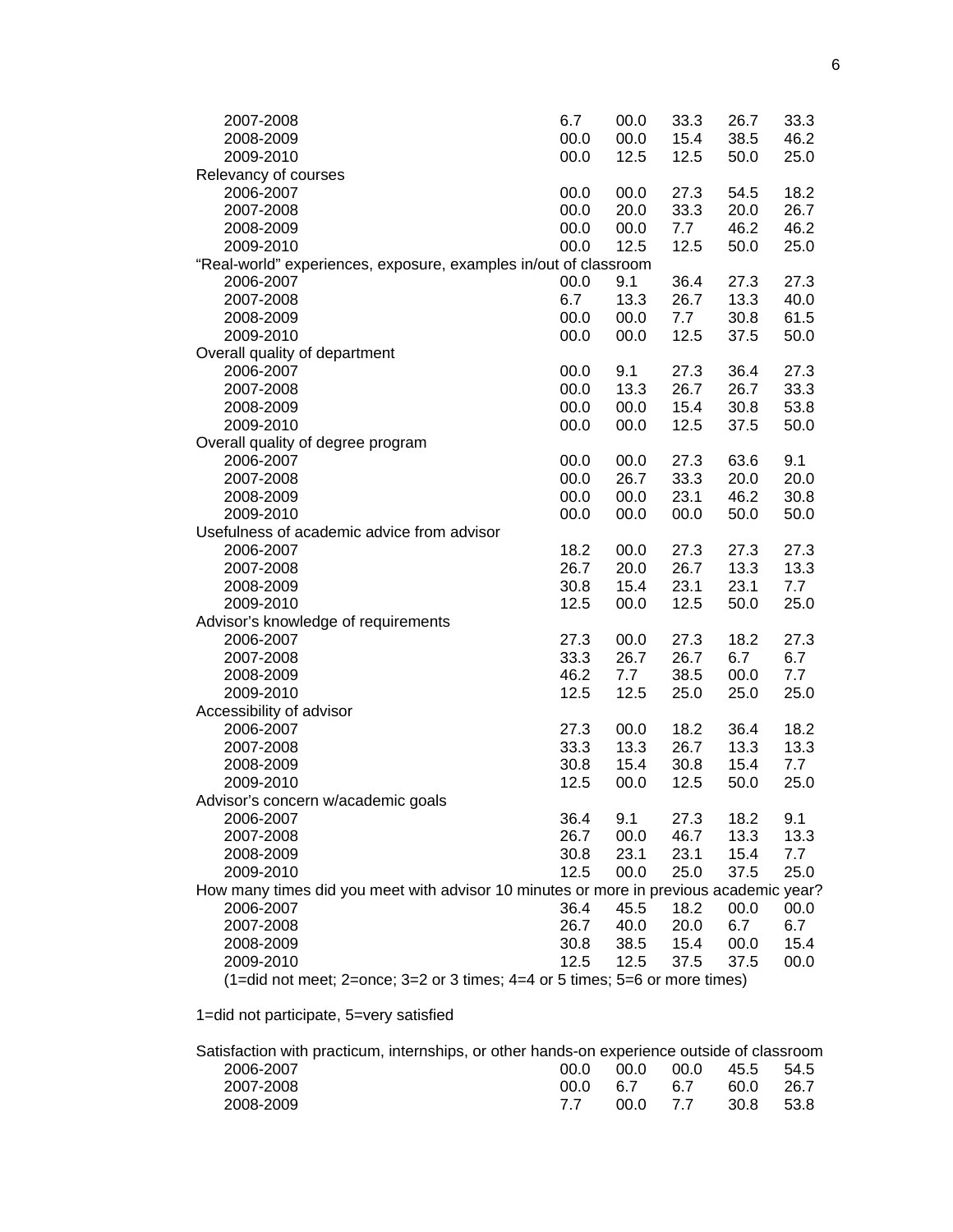| 2009-2010                                                          | 00.0                | 00.0 | 00.0 | 87.5 | 12.5 |
|--------------------------------------------------------------------|---------------------|------|------|------|------|
| Satisfaction with study abroad and/or student exchange experiences |                     |      |      |      |      |
| 2006-2007                                                          | 90.9                | 00.0 | 00.0 | 00.0 | 9.1  |
| 2007-2008                                                          | 80.0                | 00.0 | 00.0 | 20.0 | 00.0 |
| 2008-2009                                                          | 92.3                | 00.0 | 00.0 | 00.0 | 7.7  |
| 2009-2010                                                          | 75.0                | 00.0 | 12.5 | 12.5 | 00.0 |
| Satisfaction with honors program                                   |                     |      |      |      |      |
| 2006-2007                                                          | 90.9                | 00.0 | 9.1  | 00.0 | 00.0 |
| 2007-2008                                                          | 86.7                | 00.0 | 00.0 | 6.7  | 6.7  |
| 2008-2009                                                          | 92.3                | 00.0 | 00.0 | 00.0 | 7.7  |
| 2009-2010                                                          | 87.5                | 00.0 | 12.5 | 00.0 | 00.0 |
| Satisfaction with undergraduate research programs                  |                     |      |      |      |      |
| 2006-2007                                                          | 100.0               | 00.0 | 00.0 | 00.0 | 00.0 |
| 2007-2008                                                          | 93.3                | 00.0 | 00.0 | 6.7  | 00.0 |
| 2008-2009                                                          | 92.3<br>100.00 00.0 | 00.0 | 7.7  | 00.0 | 00.0 |
| 2009-2010                                                          |                     |      | 00.0 | 00.0 | 00.0 |
| 1=very dissatisfied, 5=very satisfied                              |                     |      |      |      |      |
| Preparation for communicating effectively with pupils              |                     |      |      |      |      |
| 2006-2007                                                          | 9.1                 | 00.0 | 27.3 | 27.3 | 36.4 |
| 2007-2008                                                          | 00.0                | 00.0 | 33.3 | 33.3 | 33.3 |
| 2008-2009                                                          | 00.0                | 00.0 | 23.1 | 23.1 | 53.8 |
| 2009-2010                                                          | 00.0                | 00.0 | 00.0 | 50.0 | 50.0 |
| Preparation for communicating effectively with parents             |                     |      |      |      |      |
| 2006-2007                                                          | 9.1                 | 18.2 | 27.3 | 27.3 | 18.2 |
| 2007-2008                                                          | 00.0                | 13.3 | 53.3 | 13.3 | 20.0 |
| 2008-2009                                                          | 00.0                | 00.0 | 30.8 | 30.8 | 38.5 |
| 2009-2010                                                          | 00.0                | 00.0 | 12.5 | 62.5 | 25.0 |
| Preparation for communicating effectively with colleagues          |                     |      |      |      |      |
| 2006-2007                                                          | 00.0                | 9.1  | 45.5 | 36.4 | 9.1  |
| 2007-2008                                                          | 00.0                | 6.7  | 40.0 | 26.7 | 26.7 |
| 2008-2009                                                          | 00.0                | 00.0 | 7.7  | 53.8 | 38.5 |
| 2009-2010                                                          | 00.0                | 00.0 | 00.0 | 50.0 | 50.0 |
| Preparation for developing instructional objectives                |                     |      |      |      |      |
| 2006-2007                                                          | 00.0                | 00.0 | 54.5 | 36.4 | 9.1  |
| 2007-2008                                                          | 6.7                 | 00.0 | 40.0 | 20.0 | 33.3 |
| 2008-2009                                                          | 00.0                | 00.0 | 7.7  | 38.5 | 53.8 |
| 2009-2010                                                          | 00.0                | 00.0 | 12.5 | 25.0 | 62.5 |
| Preparation for planning a logical sequence of lessons             |                     |      |      |      |      |
| 2006-2007                                                          | 00.0                | 9.1  | 27.3 | 45.5 | 18.2 |
| 2007-2008                                                          | 6.7                 | 13.3 | 20.0 | 26.7 | 33.3 |
| 2008-2009                                                          | 00.0                | 00.0 | 7.7  | 38.5 | 53.8 |
| 2009-2010                                                          | 00.0                | 00.0 | 00.0 | 25.0 | 75.0 |
| Preparation for developing specific lesson plans                   |                     |      |      |      |      |
| 2006-2007                                                          | 00.0                | 9.1  | 36.4 | 45.5 | 9.1  |
| 2007-2008                                                          | 6.7                 | 13.3 | 13.3 | 33.3 | 33.3 |
| 2008-2009                                                          | 00.0                | 00.0 | 15.4 | 15.4 | 69.2 |
| 2009-2010                                                          | 00.0                | 00.0 | 12.5 | 12.5 | 75.0 |
| Preparation for implementing appropriate methods/materials         |                     |      |      |      |      |
| 2006-2007                                                          | 00.0                | 00.0 | 54.5 | 27.3 | 18.2 |
| 2007-2008                                                          | 00.0                | 26.7 | 6.7  | 33.3 | 33.3 |
| 2008-2009                                                          | 00.0                | 00.0 | 23.1 | 30.8 | 46.2 |
| 2009-2010                                                          | 00.0                | 12.5 | 00.0 | 12.5 | 75.0 |

Preparation for implementing appropriate techniques/methods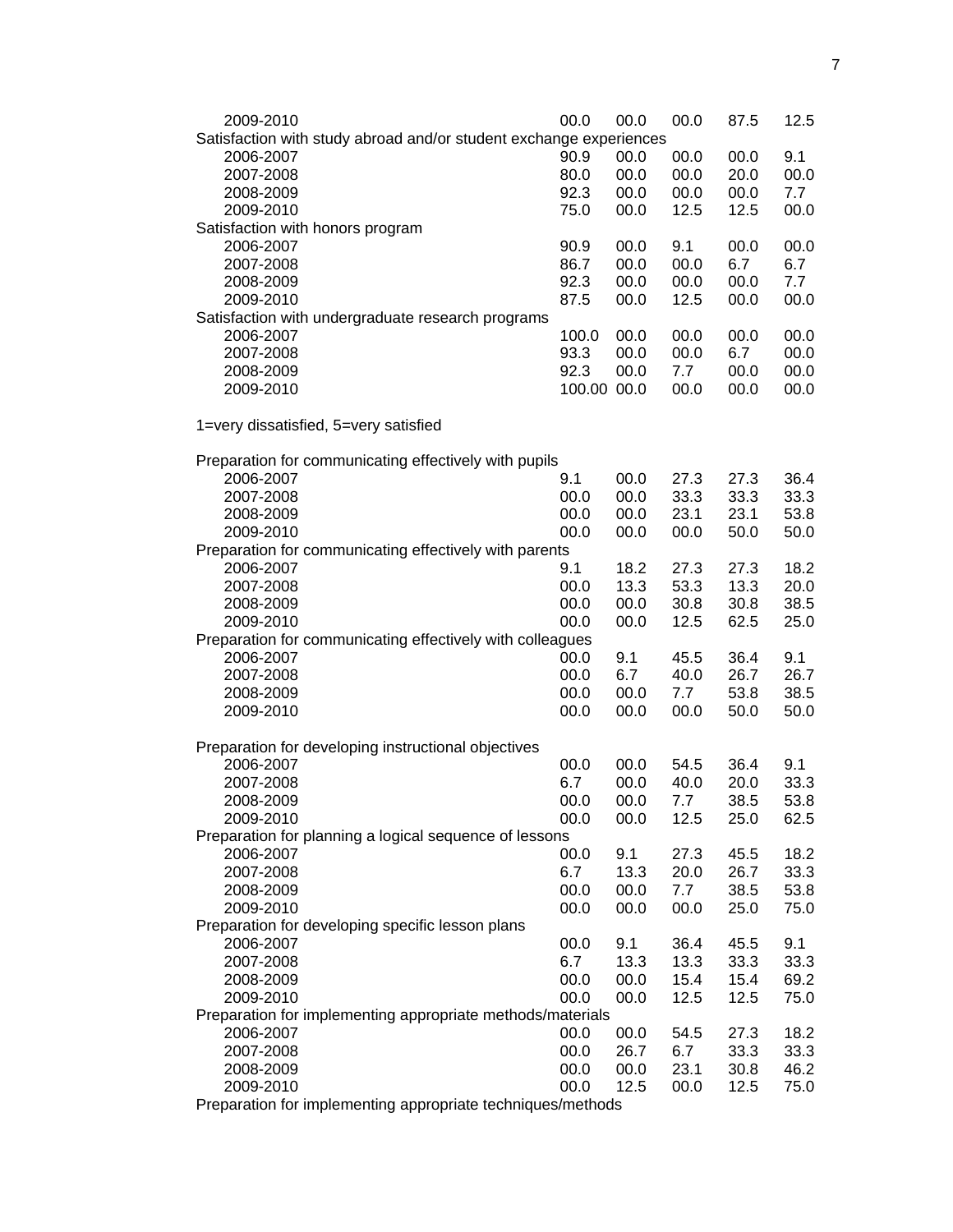| 2006-2007                                                         | 00.0 | 9.1  | 36.4 | 36.4 | 18.2 |
|-------------------------------------------------------------------|------|------|------|------|------|
| 2007-2008                                                         | 00.0 | 6.7  | 33.3 | 26.7 | 33.3 |
| 2008-2009                                                         | 00.0 | 00.0 | 23.1 | 38.0 | 46.2 |
| 2009-2010                                                         | 00.0 | 12.5 | 00.0 | 12.5 | 75.0 |
| Preparation for evaluating effectiveness of instructional efforts |      |      |      |      |      |
| 2006-2007                                                         | 9.1  | 00.0 | 27.3 | 45.5 | 18.2 |
| 2007-2008                                                         | 00.0 | 13.3 | 20.0 | 33.3 | 33.3 |
| 2008-2009                                                         | 00.0 | 00.0 | 7.7  | 38.5 | 53.8 |
| 2009-2010                                                         | 00.0 | 00.0 | 12.5 | 37.5 | 50.0 |
| Preparation for infusing technology in the curriculum             |      |      |      |      |      |
| 2006-2007                                                         | 00.0 | 18.2 | 9.1  | 45.5 | 27.3 |
| 2007-2008                                                         | 00.0 | 00.0 | 26.7 | 26.7 | 46.7 |
| 2008-2009                                                         | 7.7  | 00.0 | 00.0 | 23.1 | 69.2 |
| 2009-2010                                                         | 00.0 | 00.0 | 12.5 | 12.5 | 75.0 |
|                                                                   |      |      |      |      |      |

## **GOAL 2**

Social Studies Education majors will have the necessary skills to teach the Social Studies disciplines in secondary schools.

## A. Expected Outcome

Social Studies Education majors will demonstrate knowledge of the principles of teaching the Social Studies.

#### Assessment (I)

Social Studies Education majors will make a grade of C or better in History 322, Louisiana History Practicum, and History 497, the capstone course, which includes multiple opportunities for students to gain teaching experience.

#### Grades Earned in History 322 by Graduating Social Studies Education Majors

|              | А | в |  |   | N/A | % C or better |
|--------------|---|---|--|---|-----|---------------|
| 2006-2007 5  |   |   |  | 6 |     | 100%          |
| 2007-2008 12 |   |   |  |   |     | 100%          |
| 2008-2009 12 |   |   |  |   |     | 100%          |
| 2009-2010 8  |   |   |  |   |     | 100%          |

N/A= History 322 is a new course that that was not offered prior to the spring semester 2004.

|--|

|             |   | в |  | N/A | % C or better |
|-------------|---|---|--|-----|---------------|
| 2006-2007 8 |   |   |  |     | 100%          |
| 2007-2008 8 | 6 |   |  |     | 100%          |
| 2008-2009 3 | 5 |   |  |     | 100%          |
| 2009-2010 5 | 3 |   |  |     | 100%          |
|             |   |   |  |     |               |

Assessment (II)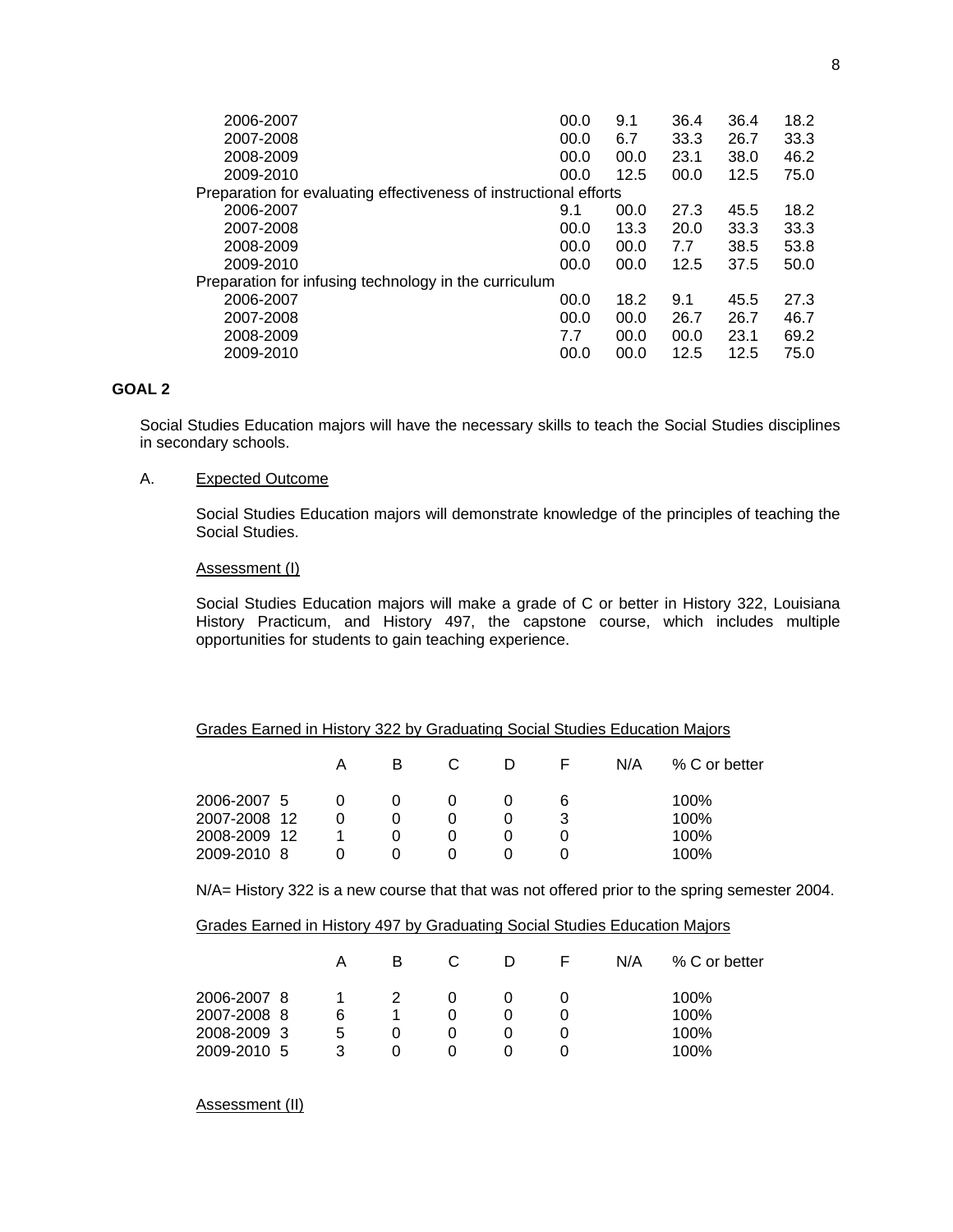At least 95% of graduates will score at least a 3.0 on the appropriate indicators of the Student Teacher Evaluation and Professional Attribute Scale.

See attached results tables, published by the Office of Institutional Research and Assessment.

 2006-2007 Table 1 2007-2008 Table 2 2008-2009 2009-2010 Results not available yet

## B. Expected Outcome

Social Studies Education majors will demonstrate knowledge of the non-instructional aspects of education such as human growth and development, learning theories, history and philosophy of public education, and technology for the classroom.

#### Assessment

Social Studies Education majors will score at least 161 on the Principles of Learning and Teaching section of the PRAXIS II exam.

|           |    | Pass | Fail | %Pass |
|-----------|----|------|------|-------|
| 2006-2007 | 11 |      | 100  |       |
| 2007-2008 | 15 |      | 100  |       |
| 2008-2009 | 13 |      | 100  |       |
| 2009-2010 | 8  |      | 100  |       |

### C. Expected Outcome

Social Studies Education majors will be able to implement planning, managerial, and evaluation techniques in the classroom.

#### Assessment

At least 95% of graduates will score at least a 3.0 on the appropriate indicators of the Student Teacher Evaluation and Professional Attribute Scale.

See attached results tables, published by the Office of Institutional Research and Assessment.

| 2006-2007 | Table 1                   |
|-----------|---------------------------|
| 2007-2008 | Table 2                   |
| 2008-2009 | Table 3                   |
| 2009-2010 | Results not available yet |

## **GOAL 3**

Social Studies Education majors will have the necessary skills to engage in scholarly research and critical analysis of primary and secondary sources.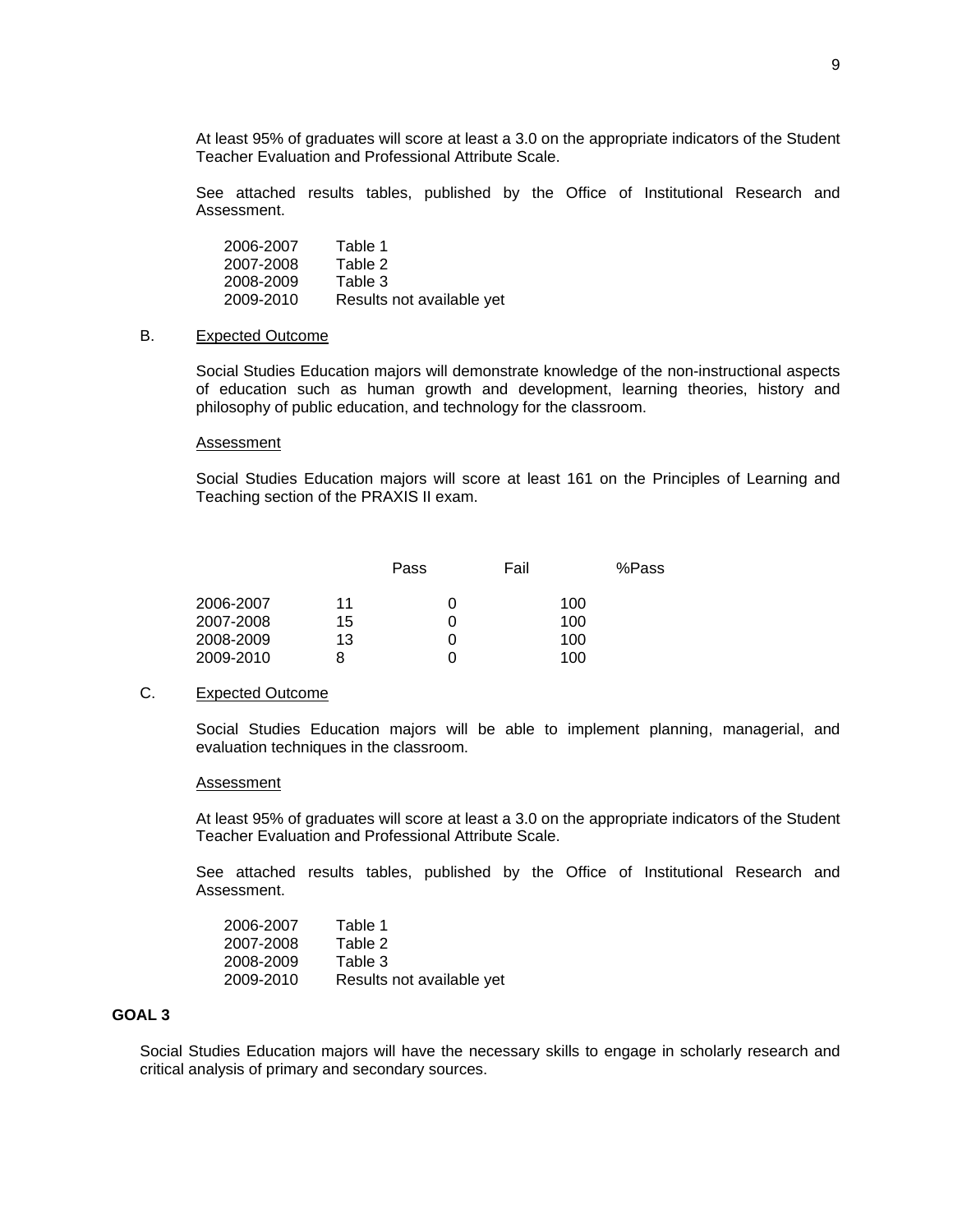## A. Expected Outcome

Social Studies Education majors will be able to utilize the library resources (both print and electronic) necessary to conduct research in History, Economics, Geography, Political Science, and Sociology.

#### Assessment

At least 80% of Social Studies Education majors will earn a grade of B or better in Library Science 102.

|                             |        | B |  |   | % B or better |
|-----------------------------|--------|---|--|---|---------------|
| 2006-2007 4<br>2007-2008 10 | b<br>5 |   |  |   | 81%<br>100%   |
| 2008-2009 11                | 2      | O |  | 0 | 100%          |
| 2009-2010 5                 | 3      |   |  |   | 100%          |

## Grades Earned in Library Science 102 by Graduating Social Studies Ed Majors

## B. Expected Outcome

Social Studies Education majors will be able to carefully read and critically analyze both primary and secondary sources and to discuss these intelligently both orally and in writing.

#### Assessment

All 100 and 200-level History and Political Science courses require the use of departmentapproved texts (which include examples of primary documents) and readers (which include diverse historiographical perspectives). All 300 and 400-level History, Political Science, and Philosophy courses require advanced texts and additional mandatory readings, on which students must be tested; essay exams; term papers, critical book reviews, and/or document analyses; and book discussions and/or presentations by students. History 497, a required capstone course for all Social Studies Education majors, is an Undergraduate Seminar in Major Problems in American History which is conducted like a graduate-level seminar and requires students to read extensively, write multiple critical papers, make multiple oral presentations, and participate in vigorous seminar discussions.

All students completing the B.A. in Social Studies Education have earned a grade of C or better in each of their Social Studies content courses.

See above, Goal 2, A for a breakdown of grades in History 497.

#### C. Expected Outcome

Social Studies Education majors will acquire thorough knowledge and skill in professional writing and documentation according to the guidelines in the *Chicago Manual of Style*.

#### Assessment

All written work for 300 and 400-level History, Geography, Political Science, and Sociology courses must meet the minimum standards of good professional writing and—where necessary—utilize proper documentation.

All students completing the B.A. in Social Studies Education have earned a grade of C or better in each of their Social Studies content courses.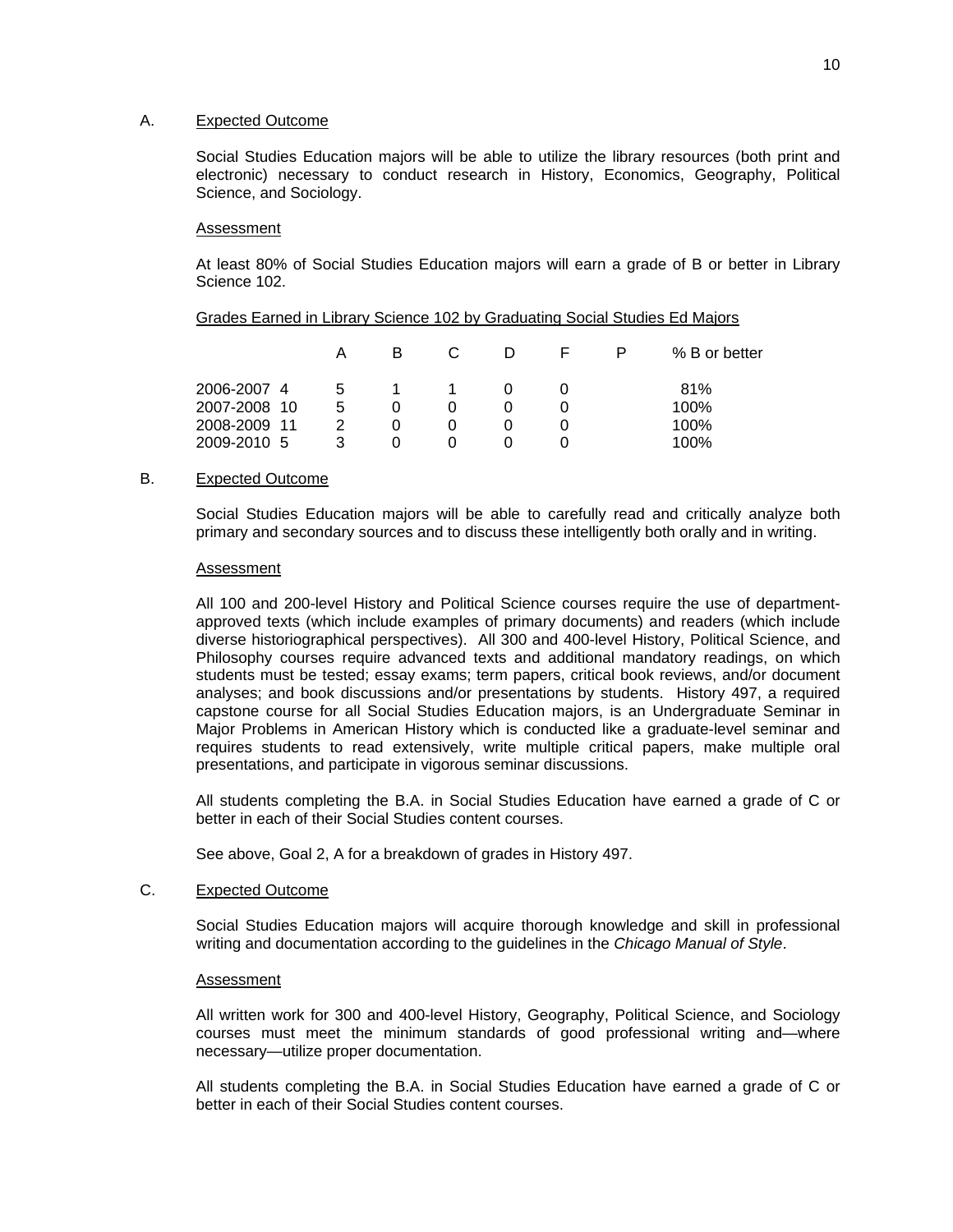## **GOAL 4**

Social Studies Education majors will possess global awareness and a multicultural perspective

#### A. Expected Outcome

Social Studies Education majors will acquire knowledge of world history, cultures, economies geography, governments, and peoples.

#### Assessment

The courses listed above (Goal 1, A) all contribute to global awareness and a multicultural perspective.

All students completing the B.A. in Social Studies Education have earned a grade of C or better in each of their Social Studies content courses.

#### B. Expected Outcome

Social Studies Education majors will acquire knowledge of multicultural education.

#### Assessment

Social Studies Education majors must earn a grade of C or better in Education 211, Multicultural Education.

Education 211 is a new course that has not been offered prior to the fall semester 2003.

## C. Expected Outcome

Social Studies Education majors will have more opportunity to acquire knowledge of other countries through study abroad.

## Assessment

Social Studies Education majors will increase their participation in the Study Abroad Program because of increased encouragement from faculty and more thorough dissemination of information about benefits, scholarships, and other inducements. A provisional goal is that by the 2005-2006 academic year, at least 5% of Social Studies Education majors will participate in Study Abroad. The continued viability of this goal will be subject to both economic and international conditions that may affect the feasibility of student travel abroad.

## **APPLICATION OF ASSESSMENT INFORMATION**

#### A. Curriculum Redesign

In 2003 the Department of History and Political Science obtained approval for its redesigned curriculum from the Blue Ribbon Commission on Teacher Quality, the Board of Supervisors of the University of Louisiana System, and the Board of Regents.

## B. Personnel

In 2003 the department hired a new tenure-track Assistant Professor in Public History—Dr. David Benac (Ph.D., University of Missouri)—who will take the leading role in developing a new Public History Option in the M.A. Program in response to growing demand for such an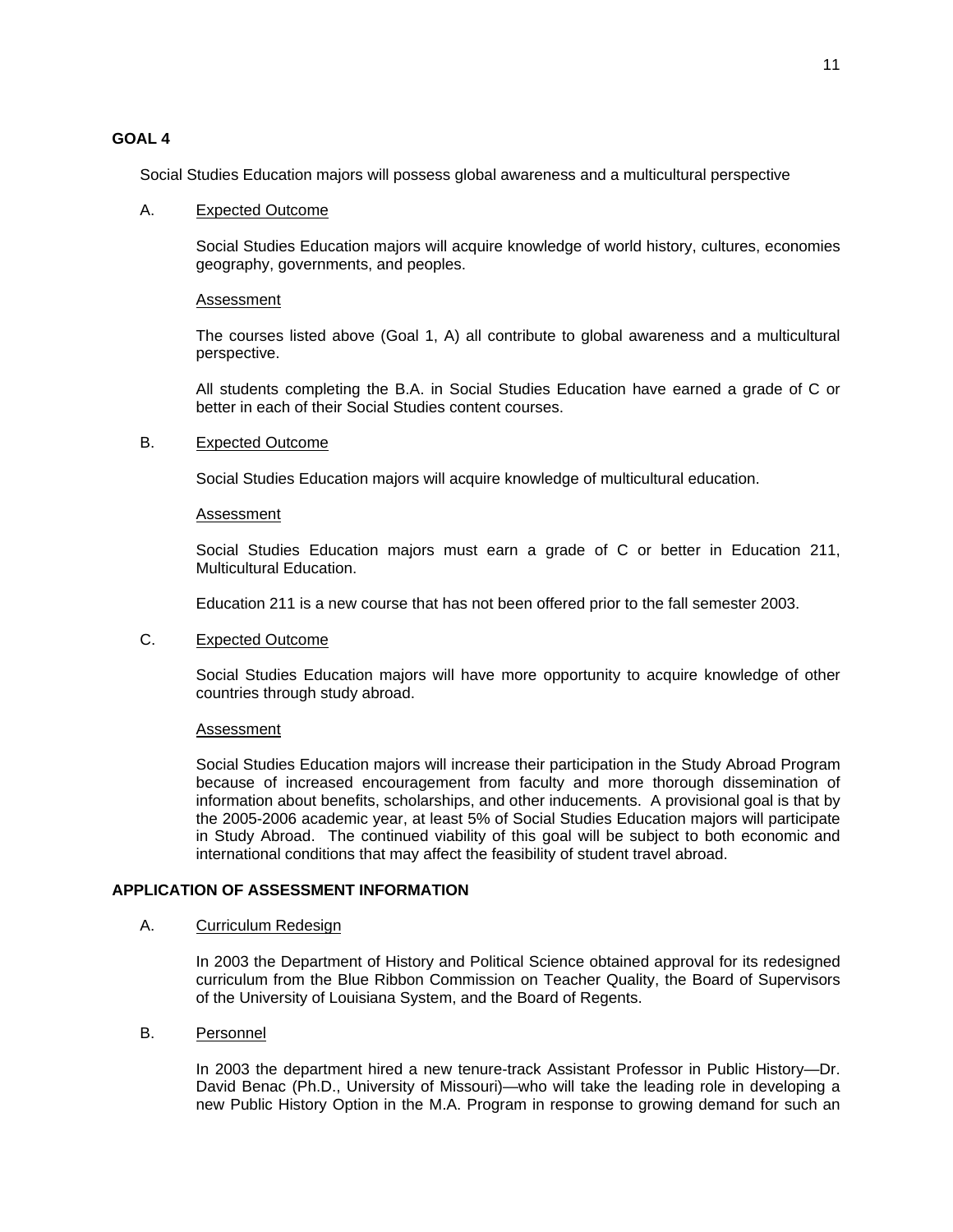option and in strengthening the department's relationship with the B.A. in Cultural Resource Management program (a logical recruiting base for the Public History Option).

In 2004 the External Review recommended creation of several standing committees, which resulted in the creation of a History Curriculum Committee, a Political Science Curriculum Committee, a Social Studies Education Curriculum Committee, and a Graduate Curriculum Committee, alongside a number of ad hoc committees created as necessary. The History Curriculum Committee is developing a new survey course on World History and a 300-level Methods course for implementation in 2007-08.

Veteran department faculty members have won a number of awards. Recipients of the Southeastern Louisiana University President's Award for Excellence in Research include Dr. Barbara Forrest, Dr. Bertram Groene (retired), Dr. Samuel Hyde, Dr. Lawrence Hewitt (retired), Dr. Michael Kurtz, and Dr. Andrew Traver. Recipients of the President's Award for Excellence in Teaching include Dr. Barbara Forrest, Dr. Michael Kurtz, Mr. Howard Nichols (retired), and Dr. William Robison. Recipients of the President's Award for Excellence in Service include Professor Charles Dranguet.

Dr. Samuel Hyde currently holds the Leon Ford Chair in History in the Center for Southeast Louisiana Studies. Mr. Howard Nichols (1995-98) and Dr. Barbara Forrest (2001-04) have held the Woman's Hospital Distinguished Teaching Professorship in the Humanities (1995- 98). Dr. William Robison (1996-99) and Dr. Andrew Traver (2003-06) have held the Fay Warren Reimers Distinguished Teaching Professorship in the Humanities (1996-99). Dr. Jeffrey Bell (2002-06) and Dr. Harry Laver (2006-2009) have held the C. Howard Nichols Professorship in History and Government (2002-2006). Dr. Kurt Corbello (2002-06) and Dr. Peter Petrakis (2006-09) have held the Johnny R. Smith Professorship in History and Political Science (2002-2006).

The department has requested a new position for an Assistant Professor of Social Studies to facilitate new programs and procedures associated with the curriculum redesign and the closer relationship that has resulted between the department and the College of Education and Human Development.

### C. Other Resources

a. Sims Memorial Library

Over the past decade the department has significantly upgraded the research collection in the Sims Memorial Library. It also has had considerable input into the library's decision to acquire numerous on-line research tools, including America: History and Life, Historical Abstracts, Ingenta, and JSTOR, to name but a few.

#### b. Center for Southeast Louisiana Studies

The Center (formerly the Center for Regional Studies) is a valuable resource that has become much more "user friendly" to Social Studies Education majors and Social Studies teachers under the direction of Dr. Samuel C. Hyde. The Center maintains the Southeastern Louisiana University Archives and Special Collections and provides a closed-stack research library. Over 300 separate archival collections document regional history with critical holdings on the area's of farming, logging, railroading and maritime industries. Extensive collections explore the assassination of John F. Kennedy and document the life and political careers of longtime Southeast Louisiana United States Congressman James H. "Jimmie" Morrison, Louisiana Governor Jimmie Davis, and other regional political figures. Additional collections highlight the region's antebellum development, Civil War operations, ethnic diversity, and the struggle for civil rights, including the Carter Plantation Collection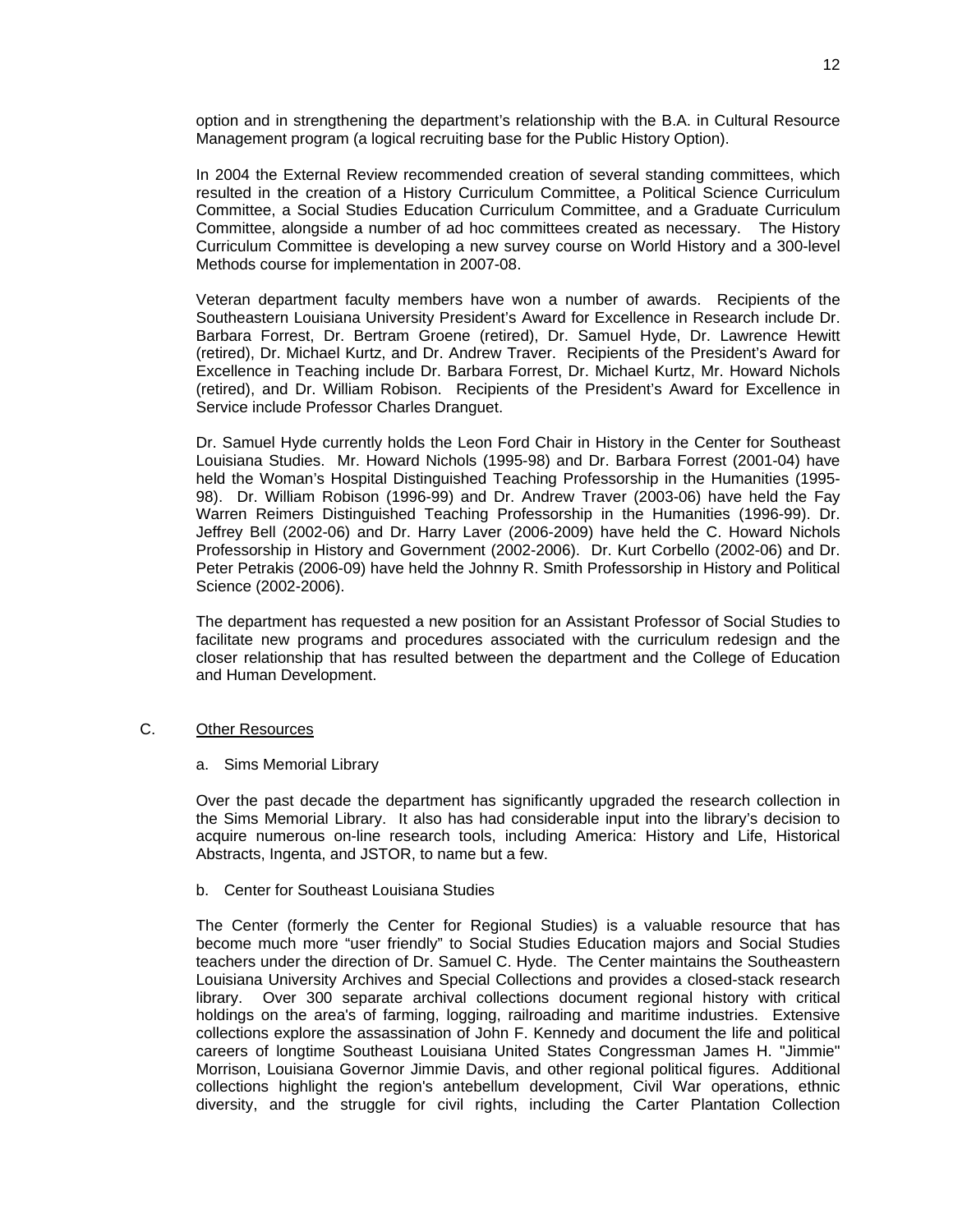documenting Livingston Parish life from the 1830s to present day; rare editions of regional Civil War-era newspapers, the Alexander Bartus Collection on the largest rural Hungarian community in the United States; and the Hebert and the William H. Sullivan Collections of Civil Rights-era Bogalusa, Louisiana. New collections under development examine Gulf South Colonial History and the Plain Folk of the South. An extensive photographic collection, including the Center's premier exhibit, *Piney Woods People: Pioneers on the Lumber Frontier of Southeast Louisiana*, records turn-of-the-century life in the backwoods of the Florida Parishes. The Wiley H. Sharp, Jr. Collection of Southeastern Indian Artifacts from various regional sites provides evidence on the activities of the early hunting and gathering people who occupied the Pontchartrain Basin nearly 3,500 years ago. Vintage maps, newspapers, census reports and oral histories complement the study of local and regional history. The *Florida Parishes History Outreach Program* networks area Public Junior and Senior High School and University teachers. Consulting services are available for regional museums and historical associations, and the Center provides speakers on regional history and cultural topics. On-site and traveling exhibits showcase southeastern Louisiana history.

c. Florida Parishes Social Science Research Center

In 1991 the Department of History and Political Science and the Department of Sociology and Criminal Justice founded the Florida Parishes Social Science Research Center to provide Southeastern's social science students with high-quality research experience and skills, to offer social science research services to local and regional communities, and to provide faculty with enhanced opportunities for scholarly research. In 2001 these two departments moved into Fayard Hall, a new technology-rich classroom building, which includes new stateof-the-art facilities for the FPSSRC. Among other things, students may acquire hands-on experience with polling under the supervision of nationally recognized pollster Dr. Kurt Corbello and laboratory work in research methods and statistics.

d. Fayard Hall

The Department of History and Political Science played a major role in planning this technology-rich classroom building. Besides the FPSSRC (see previous item) the building includes numerous classrooms with on-line data links at each desk, and the department is gradually installing LCD projectors in all the classrooms it utilizes (as budget permits), which makes possible the use of power point and various web sites, among other things.

e. Area of Excellence in Creative Arts and Culture Studies

In 2002 the Board of Regents recognized the Department of History and Political Science as forming part of an Area of Excellence in Creative Arts and Cultural Studies along with the Department of English, the Department of Music and Dramatic Arts, and the Center for Southeast Louisiana Studies. Annual reports for 2001 and 2002 are available upon request.

f. Lecture Series

In response to student demand for greater exposure to scholars from both on-campus and off-campus, the department has increased its role in Fanfare, the university's annual celebration (October) of the arts and humanities: after many years of informal participation, the department inaugurated the "Then and Now" Fanfare History and Politics Lecture Series in 2002. It also is the sole sponsor for the Constitution Day Lecture (September), Veterans Day Lecture (November), Black History Month Lecture Series (February), Holocaust Remembrance Day Lecture (April), and the Deep Delta Civil War Symposium (June), is cosponsor for the Southeast Louisiana Historical Association Lectures (May and December), and Women's History Month (March), and provides sponsorship for numerous individual lectures, and helps generate an audience for the Judge Leon Ford III Lecture in History and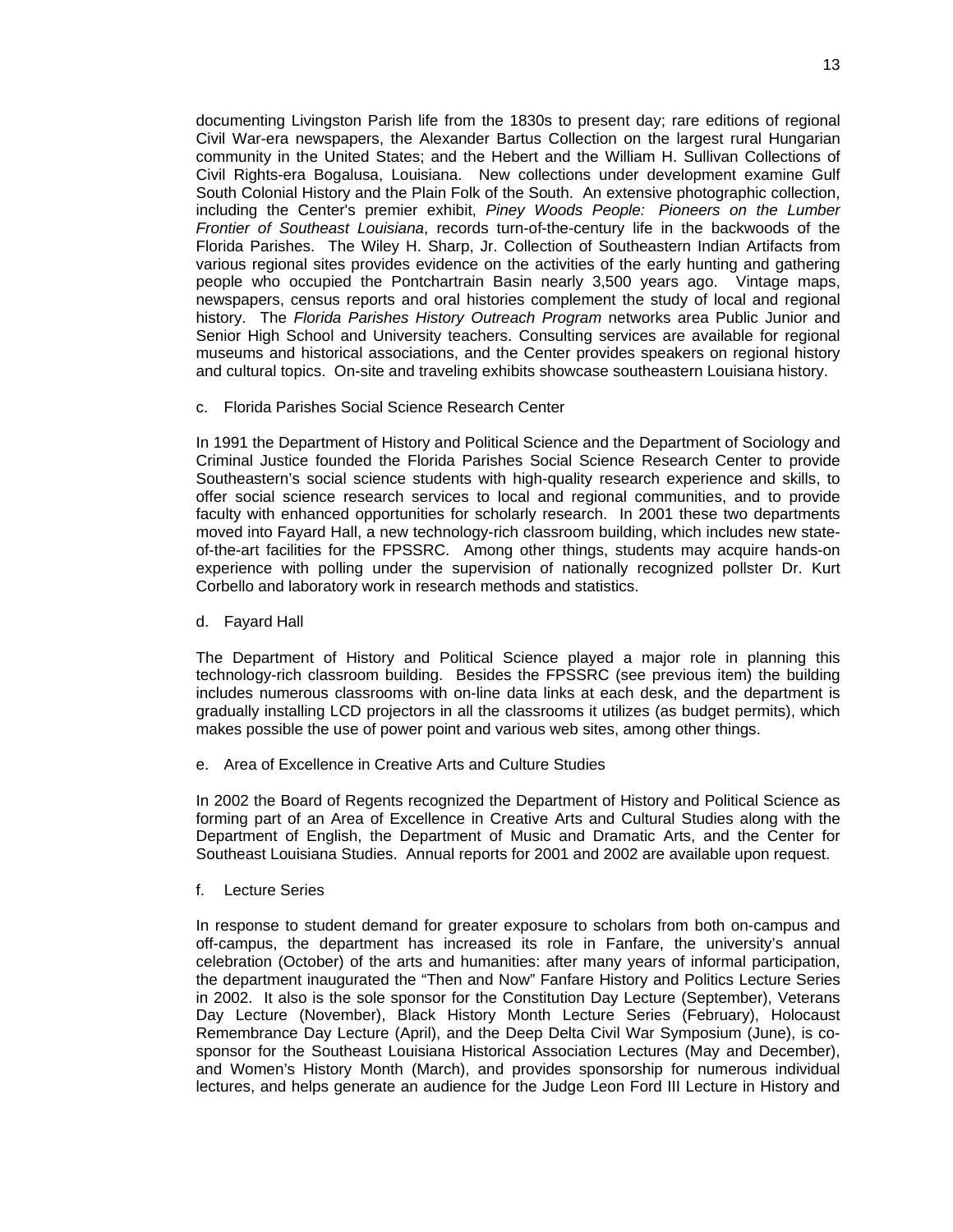the Morrison Lecture on Politics and Government sponsored each year by the Center for Southeast Louisiana Studies.

g. Teaching American History Grant

In 2004 the U.S. Department of Education awarded a \$1 million Teaching American History Grant to Southeastern Louisiana University, the Tangipahoa Parish School Board, and Louisiana Public Broadcasting Corporation in partnership with the Historic New Orleans Collection, the Louisiana Department of Culture, Recreation, and Tourism, the Louisiana State Archives, the Louisiana State Museum, the Louisiana State Libraries, and the Region II Education Service Center.

In 2007 the department received a second \$900,000 TAH grant.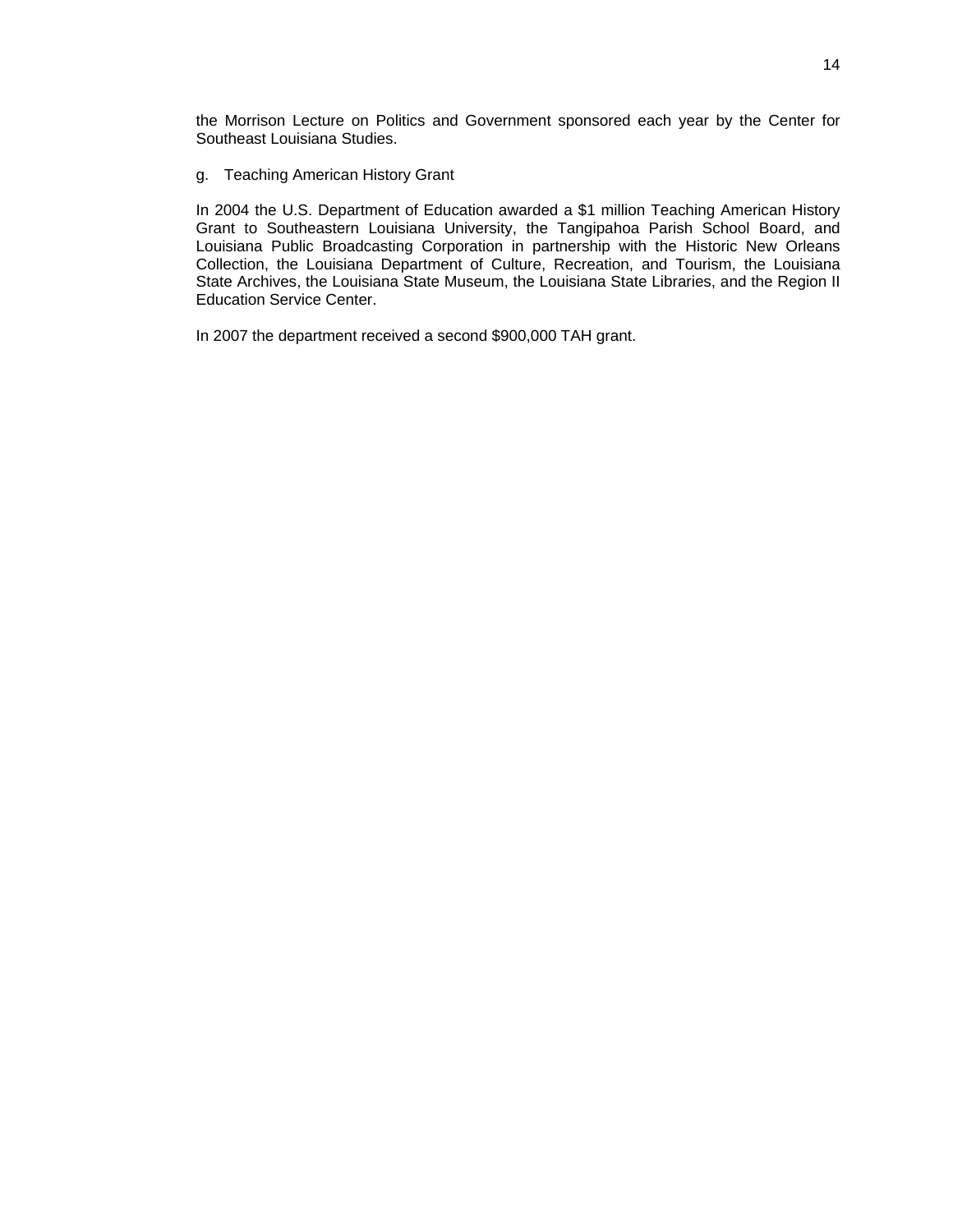Table 1

 $\label{eq:2.1} \begin{array}{ll} \mathcal{H}_{\mathrm{c}} & \mathcal{H}_{\mathrm{c}} & \mathcal{H}_{\mathrm{c}} \\ \mathcal{H}_{\mathrm{c}} & \mathcal{H}_{\mathrm{c}} & \mathcal{H}_{\mathrm{c}} \\ \mathcal{H}_{\mathrm{c}} & \mathcal{H}_{\mathrm{c}} & \mathcal{H}_{\mathrm{c}} \\ \mathcal{H}_{\mathrm{c}} & \mathcal{H}_{\mathrm{c}} & \mathcal{H}_{\mathrm{c}} & \mathcal{H}_{\mathrm{c}} \\ \mathcal{H}_{\mathrm{c}} & \mathcal{H}_{\mathrm{c}} & \mathcal{H}_{\mathrm{c}} & \mathcal{H}_{\mathrm{c}} \\$ 

÷.

in man

# **Social Studies** 2006-2007

 $\hat{z} = \hat{z}$ 

 $(1=$ Has not developed or used this skill, 2=Is beginning to incorporate this skill, 3=Uses this skill appropriately and competently, 4=Uses this skill consistently with a high degree of competence and confidence)

|                                                                                                                                                                                                     | Planning: The student teacher/intern plans effectively for instruction                                                                                                                                                            |      |  |  |  |
|-----------------------------------------------------------------------------------------------------------------------------------------------------------------------------------------------------|-----------------------------------------------------------------------------------------------------------------------------------------------------------------------------------------------------------------------------------|------|--|--|--|
| 1.                                                                                                                                                                                                  | Specifies learner outcomes in clear, concise objectives                                                                                                                                                                           | 3.85 |  |  |  |
| 2.                                                                                                                                                                                                  | Includes activity/activities that develop(s) objectives                                                                                                                                                                           | 3.77 |  |  |  |
| 3.                                                                                                                                                                                                  | Identifies and plans for individual differences                                                                                                                                                                                   | 3.23 |  |  |  |
| 4.                                                                                                                                                                                                  | Identifies materials, other than standard materials, as needed for lesson                                                                                                                                                         | 3.92 |  |  |  |
| 5.                                                                                                                                                                                                  | States method(s) of evaluation to measure learner outcomes                                                                                                                                                                        | 3.54 |  |  |  |
| 6.                                                                                                                                                                                                  | Develops short term and long term instructional plans based on state standards<br>and benchmarks, and or GLEs                                                                                                                     | 3.77 |  |  |  |
| 7.                                                                                                                                                                                                  | Plans for the use of technology                                                                                                                                                                                                   | 3.85 |  |  |  |
| 8.                                                                                                                                                                                                  | Develops an Individualized Education Plan (IEP) and/or Individualized Family<br>Plan (IFSP) as needed for the lesson                                                                                                              | N/A  |  |  |  |
|                                                                                                                                                                                                     | The student teacher/intern maintains an environment conducive to<br>Management:<br>learning, maximizes the amount of time available for instruction and<br>manages learner behavior to provide productive learning opportunities. |      |  |  |  |
| 1.                                                                                                                                                                                                  | Organizes available space, materials and/or equipment to facilitate learning                                                                                                                                                      | 3.77 |  |  |  |
| 2.                                                                                                                                                                                                  | Promotes a positive learning climate                                                                                                                                                                                              | 4.00 |  |  |  |
| 3.                                                                                                                                                                                                  | Manages routines and transitions in a timely manner                                                                                                                                                                               | 3.69 |  |  |  |
| 4.                                                                                                                                                                                                  | Manages and/or adjusts time for activities                                                                                                                                                                                        | 3.69 |  |  |  |
| 5.                                                                                                                                                                                                  | Establishes expectations for learner behavior                                                                                                                                                                                     | 3.38 |  |  |  |
| 6.                                                                                                                                                                                                  | Uses monitoring techniques to facilitate learning                                                                                                                                                                                 | 3.62 |  |  |  |
| The student teacher/intern delivers instruction effectively, presents<br><b>Instruction:</b><br>appropriate content, and provides opportunities for student involvement in<br>the learning process. |                                                                                                                                                                                                                                   |      |  |  |  |
| l.                                                                                                                                                                                                  | Initiates lesson effectively                                                                                                                                                                                                      | 3.69 |  |  |  |
| 2.                                                                                                                                                                                                  | Uses technique(s) which develop(s) lesson objective(s)                                                                                                                                                                            | 3.62 |  |  |  |
| 3.                                                                                                                                                                                                  | Sequences lesson to promote learning                                                                                                                                                                                              | 3.62 |  |  |  |
| 4.                                                                                                                                                                                                  | Uses a variety of teaching materials to achieve lesson objective(s)                                                                                                                                                               | 3.92 |  |  |  |

139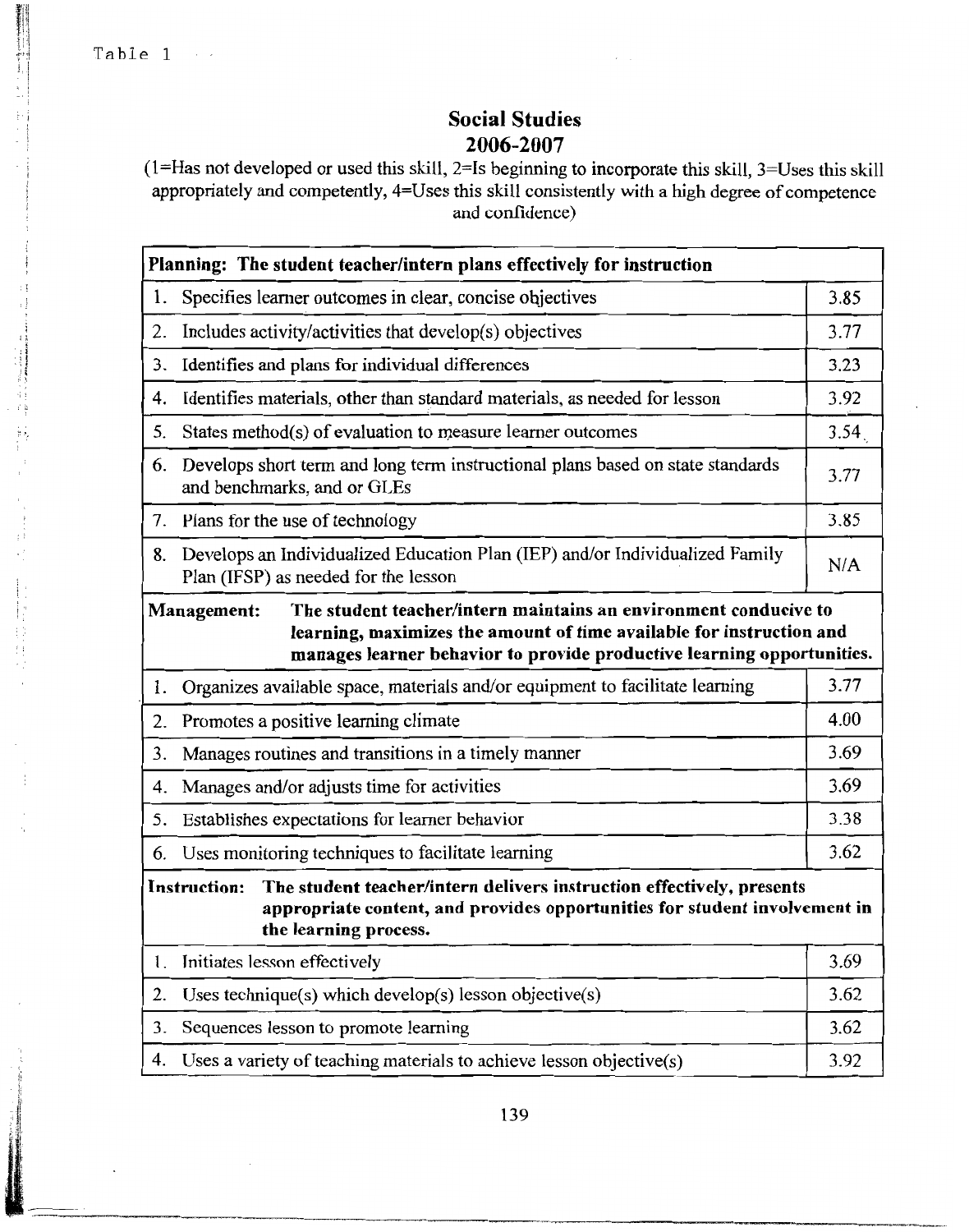|    | <b>Social Studies continued</b><br>$(1 = Ha$ s not developed or used this skill, $2 = Is$ beginning to incorporate this skill, $3 = Us$ es this<br>skill appropriately and competently, 4=Uses this skill consistently with a high degree of<br>competence and confidence) |      |  |  |  |
|----|----------------------------------------------------------------------------------------------------------------------------------------------------------------------------------------------------------------------------------------------------------------------------|------|--|--|--|
|    | <b>Instruction continued</b>                                                                                                                                                                                                                                               |      |  |  |  |
| 5. | Adjusts lesson when appropriate                                                                                                                                                                                                                                            | 3.85 |  |  |  |
| 6. | Integrates technology into instruction                                                                                                                                                                                                                                     | 3.85 |  |  |  |
| 7. | Presents content at a developmentally appropriate level                                                                                                                                                                                                                    | 3.67 |  |  |  |
| 8. | Presents accurate subject matter                                                                                                                                                                                                                                           | 3.75 |  |  |  |
|    | 9. Relates relevant examples, unexpected situations, or current events to the content                                                                                                                                                                                      | 3.46 |  |  |  |
|    | 10. Integrates content across the curriculum                                                                                                                                                                                                                               | 3.46 |  |  |  |
|    | 11. Accommodates individual differences                                                                                                                                                                                                                                    | 3.08 |  |  |  |
|    | 12. Demonstrates ability to communicate effectively with students                                                                                                                                                                                                          | 3.92 |  |  |  |
|    | 13. Stimulates and encourages higher order thinking at the appropriate<br>developmental levels                                                                                                                                                                             | 3.23 |  |  |  |
|    | 14. Encourages student participation                                                                                                                                                                                                                                       | 3.85 |  |  |  |
|    | 15. Exhibits enthusiasm toward the subject content                                                                                                                                                                                                                         | 3.69 |  |  |  |
|    | 16. Uses wait time                                                                                                                                                                                                                                                         | 3.54 |  |  |  |
|    | 17. Uses effective questioning technique                                                                                                                                                                                                                                   | 3.38 |  |  |  |
|    | 18. Utilizes appropriate motivational techniques                                                                                                                                                                                                                           | 3.46 |  |  |  |
|    | 19. Utilizes an effective lesson closure                                                                                                                                                                                                                                   | 3.31 |  |  |  |
|    | 20. Provides practice of skills 60% of class time for team sports, 50% for individual<br>sports (Physical Education Instruction only)                                                                                                                                      | N/A  |  |  |  |
|    | Assessment: The student teacher/intern assesses student progress                                                                                                                                                                                                           |      |  |  |  |
|    | 1. Consistently monitors ongoing performance of students                                                                                                                                                                                                                   | 3.54 |  |  |  |
| 2. | Uses appropriate and effective assessment techniques                                                                                                                                                                                                                       | 3.69 |  |  |  |
| 3. | Provides timely feedback to students regarding their progress                                                                                                                                                                                                              | 3.62 |  |  |  |
| 4. | Produces evidence of student academic growth under his/her instruction                                                                                                                                                                                                     | 3.54 |  |  |  |
| 5. | Develops well constructed assessment instruments                                                                                                                                                                                                                           | 3.85 |  |  |  |
| 6. | Utilizes a variety of formal and informal assessment techniques to monitor<br>student learning                                                                                                                                                                             | 3.62 |  |  |  |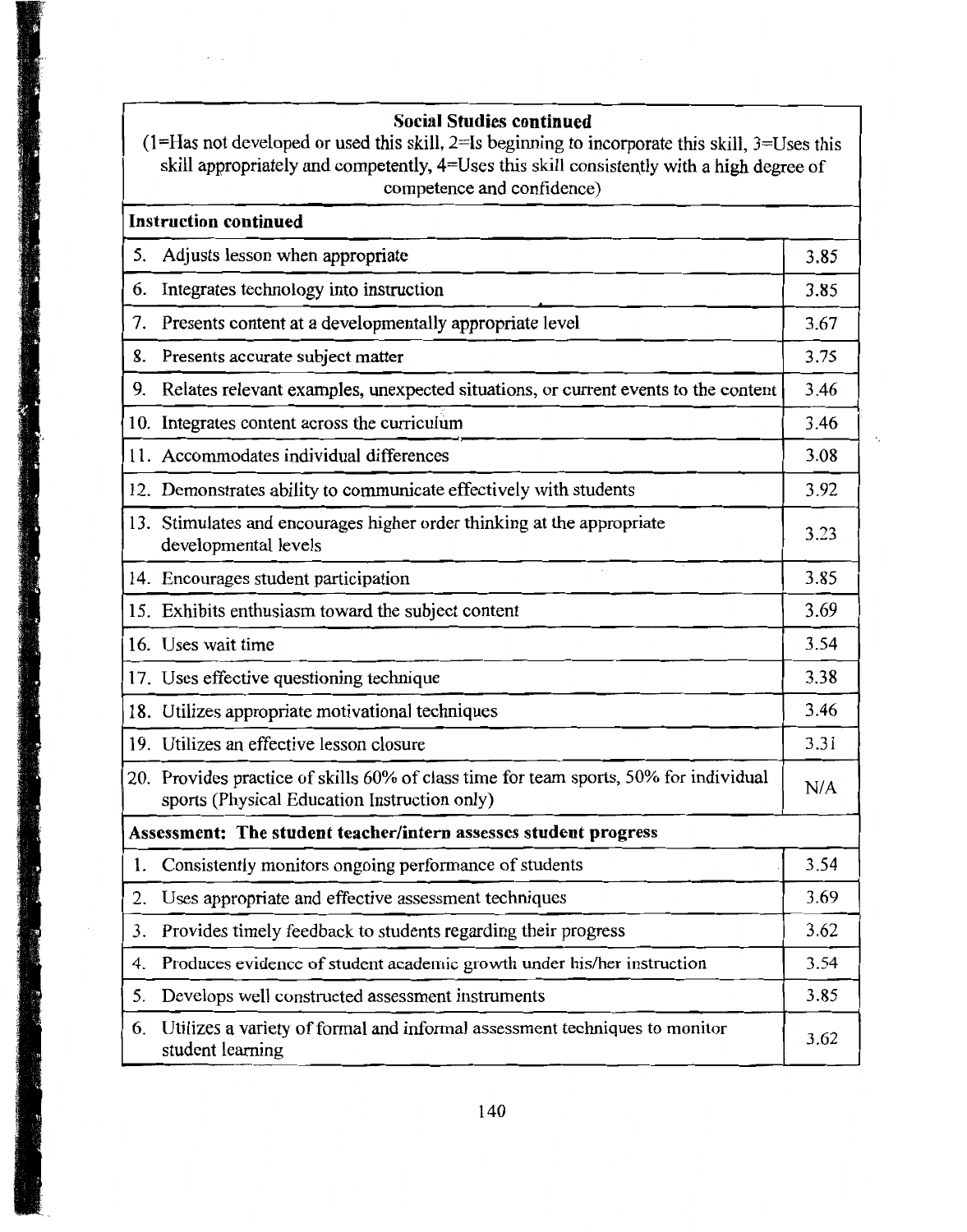**Social Studies continued** 

| $(1=$ Has not developed or used this skill, $2=$ Is beginning to incorporate this skill, $3=$ Uses this |
|---------------------------------------------------------------------------------------------------------|
| skill appropriately and competently, $4 =$ Uses this skill consistently with a high degree of           |
| competence and confidence)                                                                              |

|    | Assessment continued                                                                                                                                                                                                                                                                                                               |      |  |  |  |
|----|------------------------------------------------------------------------------------------------------------------------------------------------------------------------------------------------------------------------------------------------------------------------------------------------------------------------------------|------|--|--|--|
| 7. | Interprets and utilizes standardized/non-standardized test results                                                                                                                                                                                                                                                                 | 3.08 |  |  |  |
|    | Other: The student teacher                                                                                                                                                                                                                                                                                                         |      |  |  |  |
| 1. | Participates in grade level and subject are curriculum planning and evaluation                                                                                                                                                                                                                                                     | 3.54 |  |  |  |
| 2. | Establishes cooperative relationships with supervising teacher,<br>paraprofessionals, parents, students, and other school personnel                                                                                                                                                                                                | 3.92 |  |  |  |
| 3. | Provides clear and timely information to parent/caregivers and colleagues<br>regarding classroom expectations, student progress, and ways they can assist<br>learning                                                                                                                                                              | 3.62 |  |  |  |
|    | 4. Has read the School Improvement Plan for the school and discussed it with the<br>supervising/mentor teacher                                                                                                                                                                                                                     | 3.85 |  |  |  |
|    | 5. Has planned lessons to address the School Improvement Plan                                                                                                                                                                                                                                                                      | 3.77 |  |  |  |
| 6. | Exhibits sensitivity to diverse community and cultural norms                                                                                                                                                                                                                                                                       | 4.00 |  |  |  |
| 7. | Shows awareness of the purposes of professional organizations                                                                                                                                                                                                                                                                      | 3.62 |  |  |  |
| 7. | Observes and/or participates in team evaluations (IEP's, etc.)                                                                                                                                                                                                                                                                     | 2.92 |  |  |  |
|    | <b>Professional Attributes Scale</b>                                                                                                                                                                                                                                                                                               |      |  |  |  |
| 1. | <b>Attendance</b> (1=Frequently absent, 2=Rarely absent, 3=Exemplary attendance)                                                                                                                                                                                                                                                   | 2.46 |  |  |  |
| 2. | <b>Punctuality</b> (1=Frequently late, 2=Generally punctual, 3=Always on time)                                                                                                                                                                                                                                                     | 2.85 |  |  |  |
|    | 3. Professional Appearance (1=Occasionally appears inappropriately/<br>unprofessionally dressed, $2 = Is$ usually dressed appropriately, $3 = Always$<br>dresses/appears in a professional manner)                                                                                                                                 | 2.85 |  |  |  |
|    | 3. Oral Expression (1=Makes frequent usage and/or grammatical errors,<br>2=Inarticulate, 3=Articulate, 4=Expressive, animated)                                                                                                                                                                                                     | 3.62 |  |  |  |
|    | 4. Written Expression (1=Written work contains misspellings and/or grammatical<br>errors, 2=Written work is often unclear and disorganized, 3=Written work is<br>organized and clearly expresses ideas)                                                                                                                            | 2.85 |  |  |  |
| 6. | <b>Tact, Judgment</b> (1=Thoughtless: Highly insensitive to other's feelings and<br>opinions, 2=Somewhat or sometimes insensitive and undiplomatic, 3=Perceives<br>what to do or say in order to maintain good relations with others and responds<br>accordingly, 4=Diplomatic: Highly sensitive to other's feelings and opinions) | 3.69 |  |  |  |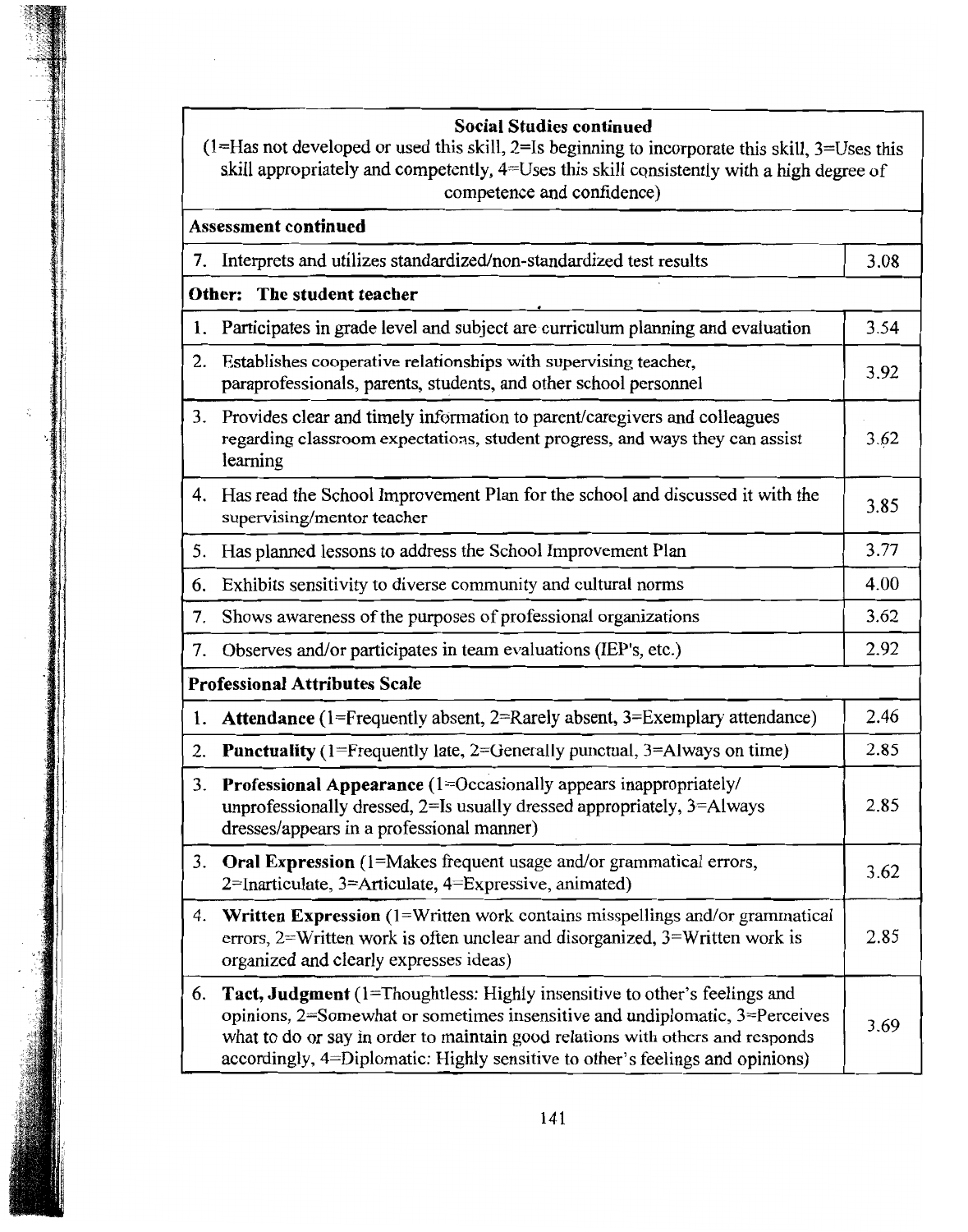|    | <b>Social Studies continued</b>                                                                                                                                                                                                                                                                                      |      |  |
|----|----------------------------------------------------------------------------------------------------------------------------------------------------------------------------------------------------------------------------------------------------------------------------------------------------------------------|------|--|
|    | <b>Professional Attributes Scale Cont.</b>                                                                                                                                                                                                                                                                           |      |  |
|    | 7. Reliability/Dependability (1=Sometimes fails to complete assigned tasks and<br>duties, 2=Sometimes needs to be reminded to attend to assigned tasks/duties,<br>3=Responsible: Attends to assigned tasks/duties on schedule without prompting,<br>4=Self-starter: Perceives needs and attends to them immediately) | 3.54 |  |
|    | 8. Self Initiative/Independence (1=Passive: Depends on others for direction, ideas<br>and guidance, 2=Has good ideas, works effectively with limited supervision,<br>3=Creative and resourceful: Independently implements plans)                                                                                     | 2.54 |  |
| 9. | Self-Confidence (1=Anxious: Often appears self-conscious, nervous,<br>2=Arrogant: Has unfounded belief in abilities, 3=Usually confident: comfortable<br>in classroom situations, 4=Realistically self-assured; competently handles class<br>demands                                                                 | 3.54 |  |
|    | 10. Collegiality (1=Often works in isolation, $2$ =Reluctant to share ideas and<br>materials, 3=Willingly shares ideas and materials)                                                                                                                                                                                | 3.00 |  |
|    | 11. Interaction with Students (1=Can appear threatening or antagonistic towards)<br>students, 2=Shy: Hesitant to work with students, 3=Relates easily and positively<br>with students, 4=Outgoing: Actively seeks opportunities to work with students)                                                               | 3.69 |  |
|    | 12. Response to Students Needs (1=Does not attempt to accommodate needs of<br>unique learners, 2=Makes negative comments about students' ability to learn,<br>3=Usually accepts responsibility for all students' learning, 4=Consistently<br>responds to the learning needs of all students)                         | 3.85 |  |
|    | 13. Response to Feedback (1=Defensive: Unreceptive to feedback, 2=Receptive--<br>but does not implement suggestions, $3 =$ Receptive--and adjusts performance<br>accordingly, 4=Solicits suggestions and feedback from others)                                                                                       | 3.85 |  |
|    | 14. Ability to Reflect and Improve Performance (1=Reluctant to analyze<br>performance, 2=Makes some effort to review skills, 3=Actively seeks ways to<br>assess abilities, 4=Consistently deepens knowledge of classroom practice and<br>student learning)                                                           | 3.62 |  |
|    | 15. Professional Characteristics (1=Seldom, 2=Usually, 3=Always)                                                                                                                                                                                                                                                     |      |  |
|    | <b>Commitment</b> - Demonstrates genuine concern for students and is<br>A.<br>dedicated to the teaching profession                                                                                                                                                                                                   | 3.00 |  |
|    | Creativity - Seeks opportunities to develop imaginative instructional<br><b>B.</b><br>lessons                                                                                                                                                                                                                        | 2.62 |  |
|    | Flexibility - Responds to unforseen circumstances in appropriate manner<br>$\mathcal{C}$ .<br>and modifies actions or plans when necessary                                                                                                                                                                           | 2.92 |  |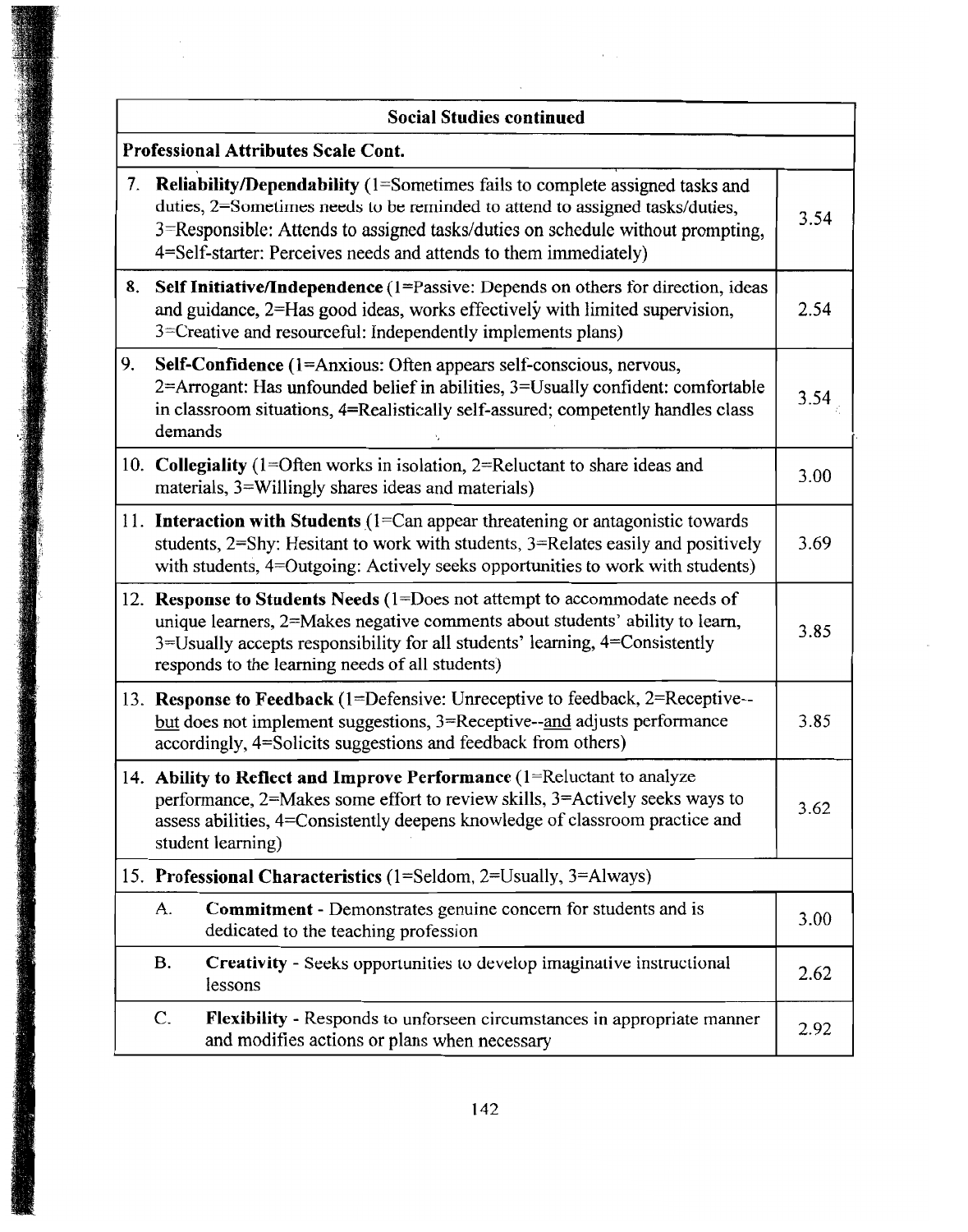|    |                                            | <b>Social Studies continued</b>                                                                                                                                                                                                           |            |
|----|--------------------------------------------|-------------------------------------------------------------------------------------------------------------------------------------------------------------------------------------------------------------------------------------------|------------|
|    | <b>Professional Attributes Scale Cont.</b> |                                                                                                                                                                                                                                           |            |
| D. |                                            | <b>Integrity</b> - Maintains high ethical and professional standards                                                                                                                                                                      | 3.00       |
| Е. | simultaneously                             | Organization - Is efficient, successfully manages multiple tasks                                                                                                                                                                          | 2.77       |
| F. |                                            | Perseverance - Strives to complete tasks and improve teaching skills                                                                                                                                                                      | 3.00       |
| G. | <b>Positive Disposition -</b>              | Possesses pleasant interpersonal skills; is<br>patient, resilient, optimistic and approachable                                                                                                                                            | 3.00       |
|    | Strong candidate                           | 16. Potential as a Teacher $(1=Recommend$ review of career options and<br>consideration of profession other than teaching, $2$ =Recommend continuation in<br>teaching profession, 3=Highly recommend continuation in teaching profession: | 2.92<br>٠. |

l,

 $\epsilon$  ).

**HR** .

 $\frac{1}{4}$  .  $\frac{1}{2}$ 

中国の東京の大学生 しゅうかい いちかい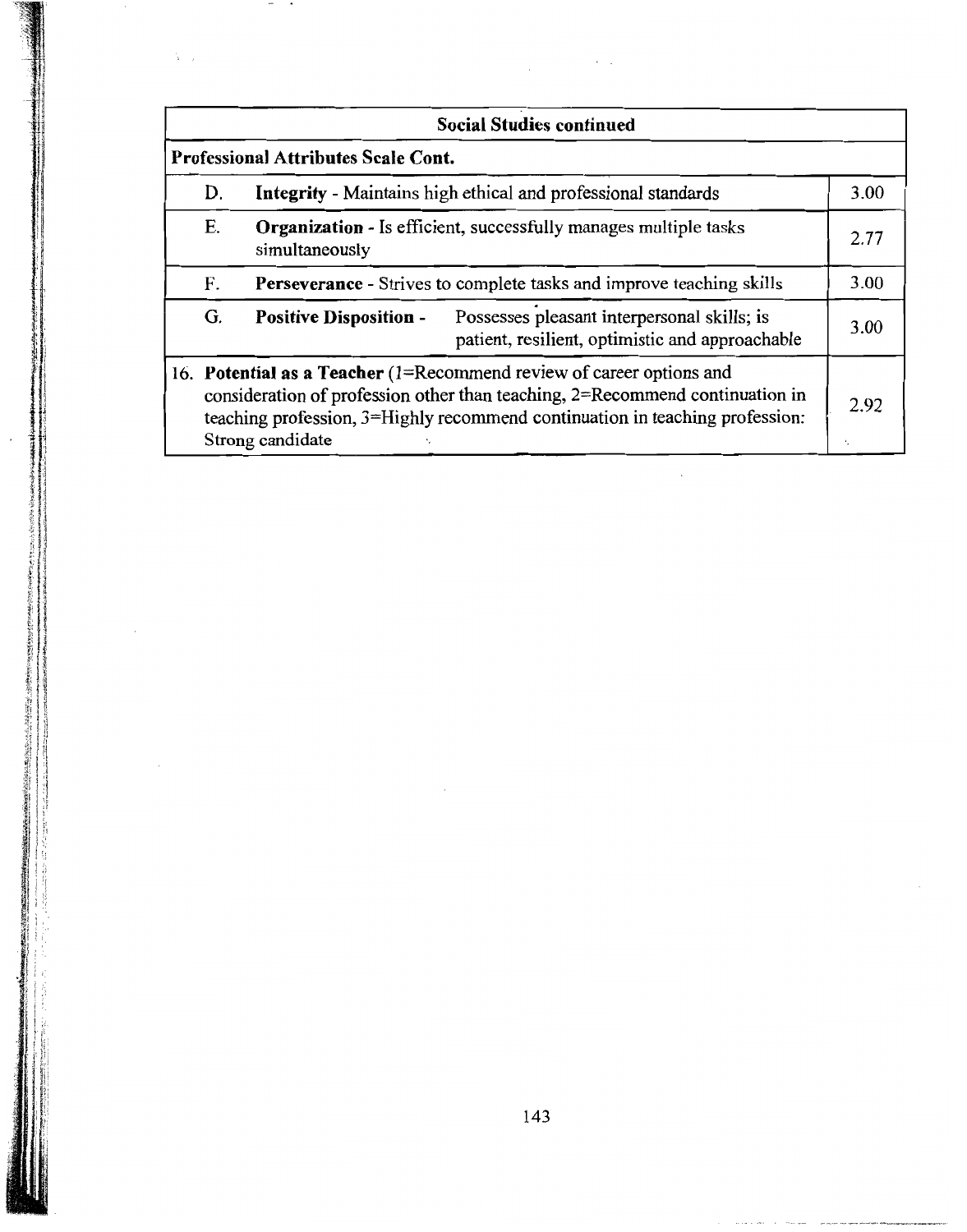$\blacksquare$  $\blacksquare$ i.

 $\blacksquare$  $\blacksquare$  $\blacksquare$  $\blacksquare$  $\blacksquare$  $\blacksquare$  $\blacksquare$  $\blacksquare$ 

 $\blacksquare$  $\blacksquare$  $\blacksquare$ 

 $\blacksquare$ **HE** 

■  $\blacksquare$  $\blacksquare$  $\blacksquare$  $\overline{a}$ 

# **Social Studies** 2008-2009

(1=Has not developed or used this skill, 2=Is beginning to incorporate this skill, 3=Uses this skill appropriately and competently, 4=Uses this skill consistently with a high degree of competence and confidence)

|    | Planning: The student teacher/intern plans effectively for instruction                                                                                                                                                                   |      |  |  |  |
|----|------------------------------------------------------------------------------------------------------------------------------------------------------------------------------------------------------------------------------------------|------|--|--|--|
| 1. | Specifies learner outcomes in clear, concise objectives                                                                                                                                                                                  | 4.00 |  |  |  |
| 2. | Includes activity/activities that develop(s) objectives                                                                                                                                                                                  | 4.00 |  |  |  |
| 3. | Identifies and plans for individual differences                                                                                                                                                                                          | 3.38 |  |  |  |
| 4. | Identifies materials, other than standard materials, as needed for lesson                                                                                                                                                                | 4.00 |  |  |  |
| 5. | States method(s) of evaluation to measure learner outcomes                                                                                                                                                                               | 4.00 |  |  |  |
| 6. | Develops short term and long term instructional plans based on state standards<br>and benchmarks, and or GLEs                                                                                                                            | 3.92 |  |  |  |
|    | 7. Plans for the use of technology                                                                                                                                                                                                       | 3.92 |  |  |  |
|    | The student teacher/intern maintains an environment conducive to<br><b>Management:</b><br>learning, maximizes the amount of time available for instruction and<br>manages learner behavior to provide productive learning opportunities. |      |  |  |  |
| 1. | Organizes available space, materials and/or equipment to facilitate learning                                                                                                                                                             | 3.85 |  |  |  |
| 2. | Promotes a positive learning climate                                                                                                                                                                                                     | 4.00 |  |  |  |
| 3. | Manages routines and transitions in a timely manner                                                                                                                                                                                      | 3.77 |  |  |  |
| 4. | Manages and/or adjusts allotted time for activities planned                                                                                                                                                                              | 3.92 |  |  |  |
| 5. | Establishes expectations for learner behavior                                                                                                                                                                                            | 3.77 |  |  |  |
| 6. | Uses monitoring techniques to facilitate learning                                                                                                                                                                                        | 3.85 |  |  |  |
|    | <b>Instruction:</b><br>The student teacher/intern delivers instruction effectively, presents<br>appropriate content, and provides opportunities for student involvement in<br>the learning process.                                      |      |  |  |  |
| 1. | Initiates lesson effectively                                                                                                                                                                                                             | 3.92 |  |  |  |
| 2. | Uses technique(s) which develop(s) lesson objective(s)                                                                                                                                                                                   | 3.85 |  |  |  |
| 3. | Sequences lesson to promote learning                                                                                                                                                                                                     | 3.77 |  |  |  |
| 4. | Uses available teaching material(s) to achieve lesson objective(s)                                                                                                                                                                       | 4.00 |  |  |  |
| 5. | Adjusts lesson when appropriate                                                                                                                                                                                                          | 4.00 |  |  |  |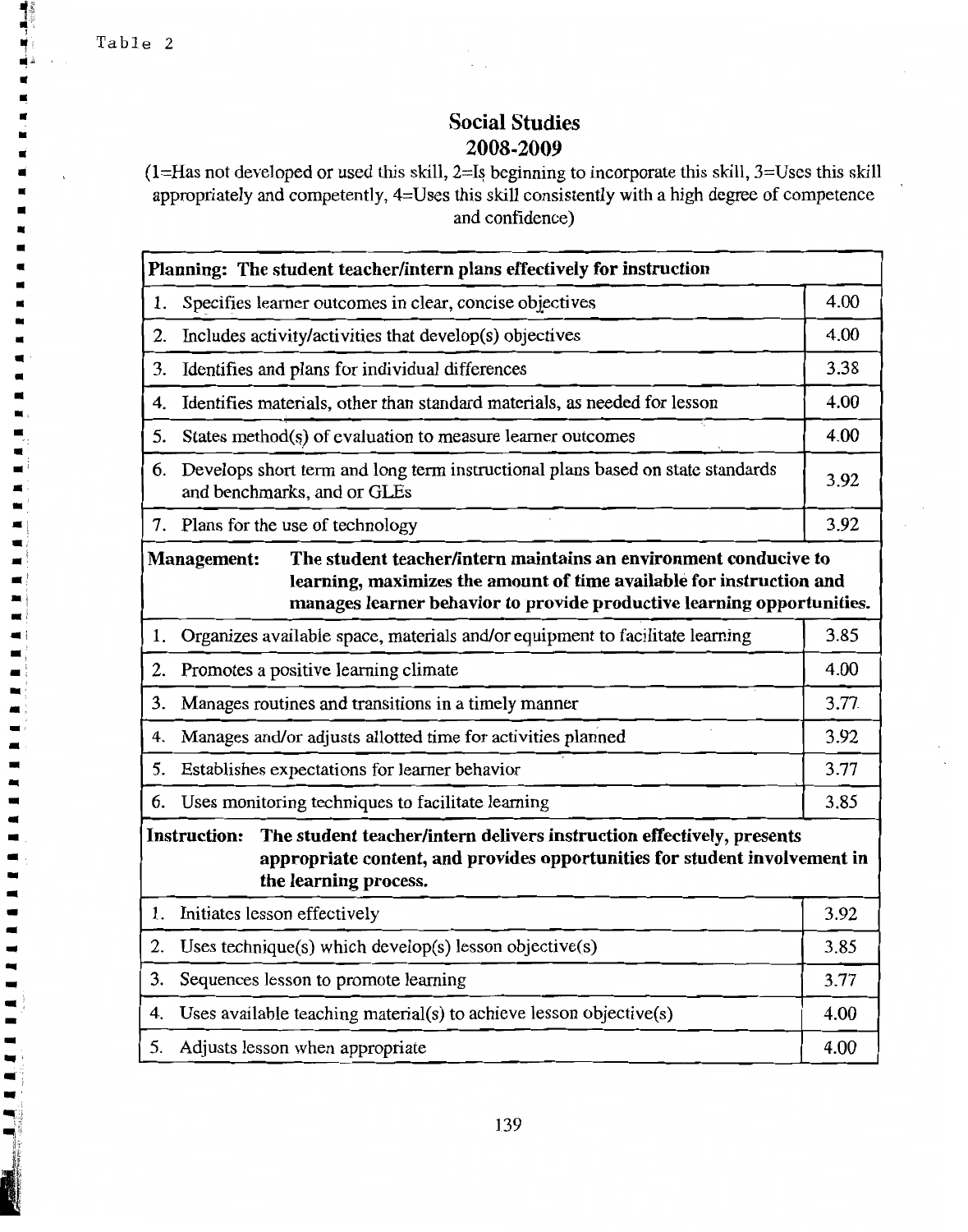## **Social Studies continued**

(1=Has not developed or used this skill, 2=Is beginning to incorporate this skill,  $3=$ Uses this skill appropriately and competently, 4=Uses this skill consistently with a high degree of competence and confidence)

|    | <b>Instruction continued</b>                                                                   |      |
|----|------------------------------------------------------------------------------------------------|------|
| 6. | Integrates technology into instruction                                                         | 3.85 |
| 7. | Presents content at a developmentally appropriate level                                        | 3.92 |
| 8. | Presents accurate subject matter                                                               | 3.92 |
| 9. | Relates relevant examples, unexpected situations, or current events to the content             | 3.85 |
|    | 10. Integrates content across the curriculum                                                   | 3.62 |
|    | ć.<br>11. Accommodates individual differences                                                  | 3.54 |
|    | 12. Differentiates instruction to meet the needs of all students                               | 3.46 |
|    | 13. Demonstrates ability to communicate effectively with students                              | 3.85 |
|    | 14. Stimulates and encourages higher order thinking at the appropriate<br>developmental levels | 3.54 |
|    | 15. Encourages student participation                                                           | 4.00 |
|    | 16. Exhibits enthusiasm toward the subject content                                             | 3.92 |
|    | 17. Uses wait time                                                                             | 3.85 |
|    | 18. Uses effective questioning technique                                                       | 3.85 |
|    | 19. Utilizes appropriate motivational techniques                                               | 3.92 |
|    | 20. Utilizes an effective lesson closure                                                       | 3.62 |
|    | Assessment: The student teacher/intern assesses student progress                               |      |
| 1. | Consistently monitors ongoing performance of students                                          | 3.85 |
| 2. | Uses appropriate and effective assessment techniques                                           | 3.92 |
| 3. | Provides timely feedback to students regarding their progress                                  | 3.85 |
| 4. | Produces evidence of student academic growth under his/her instruction                         | 3.85 |
| 5. | Develops well constructed assessment instruments                                               | 3.92 |
| 6. | Utilizes a variety of formal and informal assessment techniques to monitor<br>student learning | 3.92 |
| 7. | Interprets and utilizes standardized/non-standardized test results                             | 3.62 |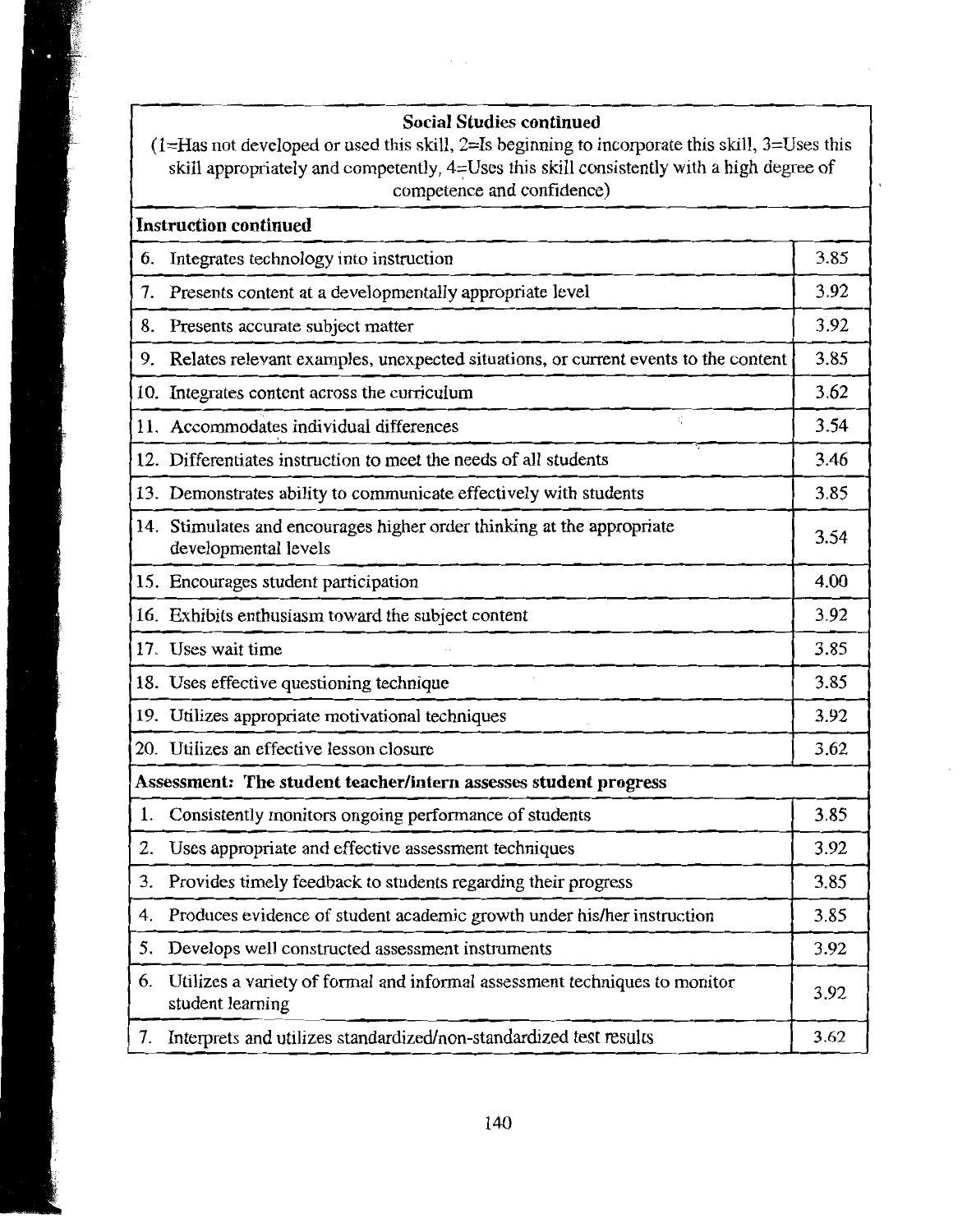| <b>Social Studies continued</b><br>$(1=Ha$ s not developed or used this skill, $2=Is$ beginning to incorporate this skill, $3=Us$ es this<br>skill appropriately and competently, 4=Uses this skill consistently with a high degree of<br>competence and confidence) |                                                                                                                                                                                                                                                                                                                                   |      |
|----------------------------------------------------------------------------------------------------------------------------------------------------------------------------------------------------------------------------------------------------------------------|-----------------------------------------------------------------------------------------------------------------------------------------------------------------------------------------------------------------------------------------------------------------------------------------------------------------------------------|------|
|                                                                                                                                                                                                                                                                      | Other: The student teacher                                                                                                                                                                                                                                                                                                        |      |
| 1.                                                                                                                                                                                                                                                                   | Participates in grade level and subject area curriculum planning and evaluation                                                                                                                                                                                                                                                   | 3.92 |
| 2.                                                                                                                                                                                                                                                                   | Establishes cooperative relationships with supervising/mentor teacher,<br>paraprofessionals, parents, students, and other school personnel                                                                                                                                                                                        | 3.92 |
| 3.                                                                                                                                                                                                                                                                   | Provides clear and timely information to parent/caregivers and colleagues<br>regarding classroom expectations, student progress, and ways they can assist<br>learning                                                                                                                                                             | 3.77 |
|                                                                                                                                                                                                                                                                      | 4. Has read the School Improvement Plan for the school and discussed it with the<br>supervising/mentor teacher                                                                                                                                                                                                                    | 3.92 |
| 5.                                                                                                                                                                                                                                                                   | Has planned lessons to address the School Improvement Plan                                                                                                                                                                                                                                                                        | 3.92 |
| 6.                                                                                                                                                                                                                                                                   | Exhibits sensitivity to diverse community and cultural norms                                                                                                                                                                                                                                                                      | 3.92 |
| 7.                                                                                                                                                                                                                                                                   | Shows awareness of the purposes of professional organizations                                                                                                                                                                                                                                                                     | 3.92 |
| 8.                                                                                                                                                                                                                                                                   | Observes and/or participates in team evaluations (IEP's, etc.)                                                                                                                                                                                                                                                                    | 3.62 |
|                                                                                                                                                                                                                                                                      | <b>Professional Attributes Scale</b>                                                                                                                                                                                                                                                                                              |      |
| 1.                                                                                                                                                                                                                                                                   | Attendance (1=Frequently absent, 2=Rarely absent, 3=Exemplary attendance)                                                                                                                                                                                                                                                         | 2.77 |
| 2.                                                                                                                                                                                                                                                                   | <b>Punctuality</b> (1=Frequently late, 2=Generally punctual, 3=Always on time)                                                                                                                                                                                                                                                    | 2.92 |
| 3.                                                                                                                                                                                                                                                                   | Professional Appearance (1=Occasionally appears inappropriately/<br>unprofessionally dressed, 2=Is usually dressed appropriately, 3=Always<br>dresses/appears in a professional manner)                                                                                                                                           | 3.00 |
|                                                                                                                                                                                                                                                                      | 4. Oral Expression (1=Makes frequent usage and/or grammatical errors,<br>2=Inarticulate, 3=Articulate, 4=Expressive, animated)                                                                                                                                                                                                    | 3.62 |
|                                                                                                                                                                                                                                                                      | 5. Written Expression (1=Written work contains misspellings and/or grammatical<br>errors, 2=Written work is often unclear and disorganized, 3=Written work is<br>organized and clearly expresses ideas)                                                                                                                           | 3.00 |
| 6.                                                                                                                                                                                                                                                                   | Tact, Judgment (1=Thoughtless: Highly insensitive to other's feelings and<br>opinions, $2=$ Somewhat or sometimes insensitive and undiplomatic, $3=$ Perceives<br>what to do or say in order to maintain good relations with others and responds<br>accordingly, 4=Diplomatic: Highly sensitive to other's feelings and opinions) | 3.31 |

 $\hat{\alpha}$  .

 $141$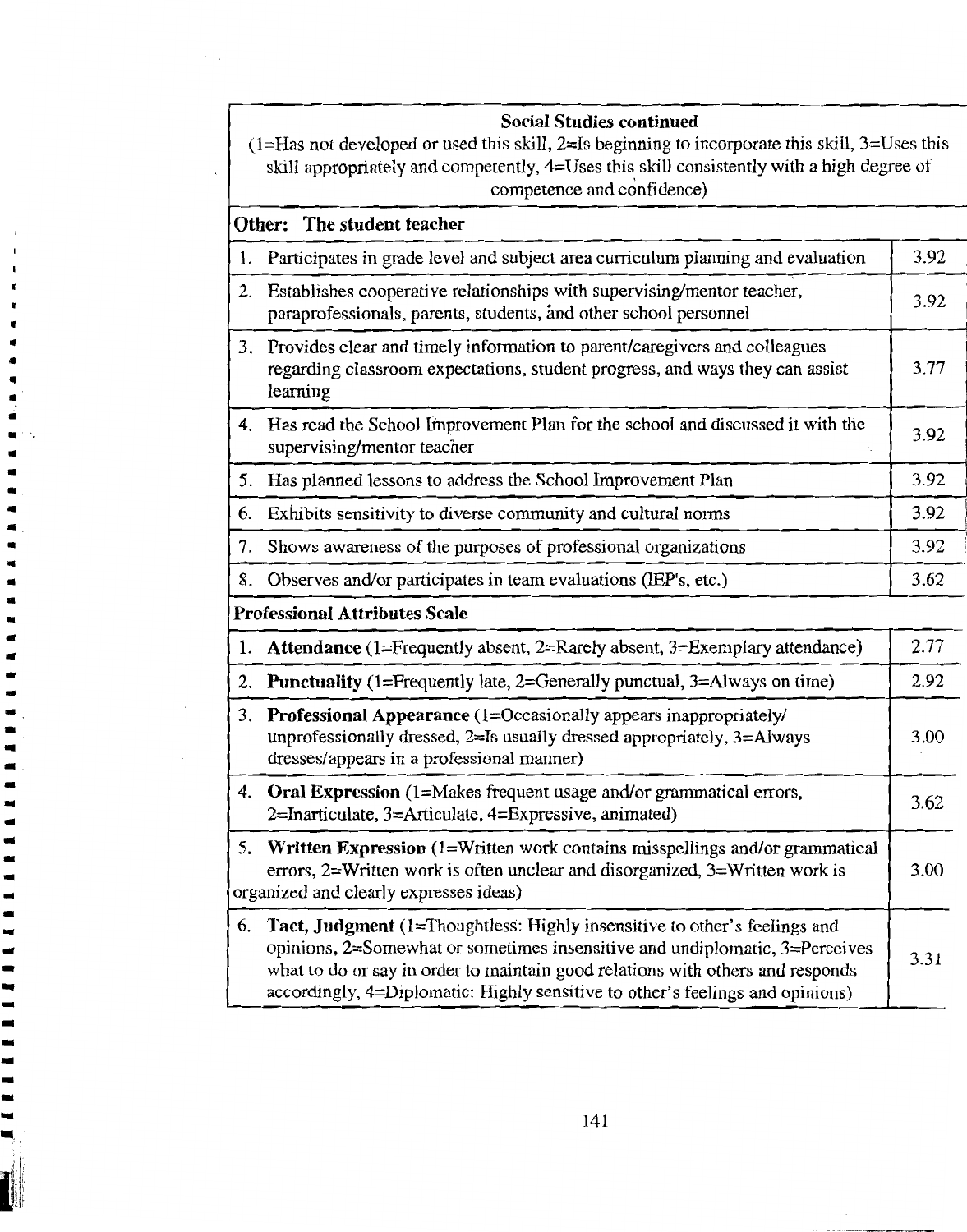|    | <b>Social Studies continued</b>                                                                                                                                                                                                                                                                                          |      |
|----|--------------------------------------------------------------------------------------------------------------------------------------------------------------------------------------------------------------------------------------------------------------------------------------------------------------------------|------|
|    | <b>Professional Attributes Scale Cont.</b>                                                                                                                                                                                                                                                                               |      |
| 7. | <b>Reliability/Dependability</b> (1=Sometimes fails to complete assigned tasks and<br>duties, 2=Sometimes needs to be reminded to attend to assigned tasks/duties,<br>3=Responsible: Attends to assigned tasks/duties on schedule without prompting,<br>4=Self-starter: Perceives needs and attends to them immediately) | 3.77 |
|    | 8. Self Initiative/Independence (1=Passive: Depends on others for direction, ideas<br>and guidance, 2=Has good ideas, works effectively with limited supervision,<br>3=Creative and resourceful: Independently implements plans)                                                                                         | 2.77 |
| 9. | Self-Confidence (1=Anxious: Often appears self-conscious, nervous,<br>2=Arrogant: Has unfounded belief in abilities, 3=Usually confident: comfortable<br>in classroom situations, 4=Realistically self-assured; competently handles class<br>demands                                                                     | 3.85 |
|    | 10. Collegiality (1=Often works in isolation, 2=Reluctant to share ideas and<br>materials, 3=Willingly shares ideas and materials)                                                                                                                                                                                       | 3.00 |
|    | 11. Interaction with Students (1=Can appear threatening or antagonistic towards<br>students, 2=Shy: Hesitant to work with students, 3=Relates easily and positively<br>with students, 4=Outgoing: Actively seeks opportunities to work with students)                                                                    | 3.62 |
|    | 12. Response to Students Needs (1=Does not attempt to accommodate needs of<br>unique learners, 2=Makes negative comments about students' ability to learn,<br>3=Usually accepts responsibility for all students' learning, 4=Consistently<br>responds to the learning needs of all students)                             | 3.92 |
|    | 13. Response to Feedback (1=Defensive: Unreceptive to feedback, 2=Receptive--<br>but does not implement suggestions, 3=Receptive--and adjusts performance<br>accordingly, 4=Solicits suggestions and feedback from others)                                                                                               | 3.69 |
|    | 14. Ability to Reflect and Improve Performance (1=Reluctant to analyze<br>performance, 2=Makes some effort to review skills, 3=Actively seeks ways to<br>assess abilities, 4=Consistently deepens knowledge of classroom practice and<br>student learning)                                                               | 3.69 |
|    | 15. Professional Characteristics (1=Seldom, 2=Usually, 3=Always)                                                                                                                                                                                                                                                         |      |
|    | A.<br><b>Commitment</b> - Demonstrates genuine concern for students and is<br>dedicated to the teaching profession                                                                                                                                                                                                       | 3.00 |
|    | <b>B.</b><br><b>Creativity</b> - Seeks opportunities to develop imaginative instructional<br>lessons                                                                                                                                                                                                                     | 2.69 |
|    | C.<br>Flexibility - Responds to unforseen circumstances in appropriate manner<br>and modifies actions or plans when necessary                                                                                                                                                                                            | 3.00 |

 $\overline{a}$ 

法法院

į

**SERVICE** 

**RANGE**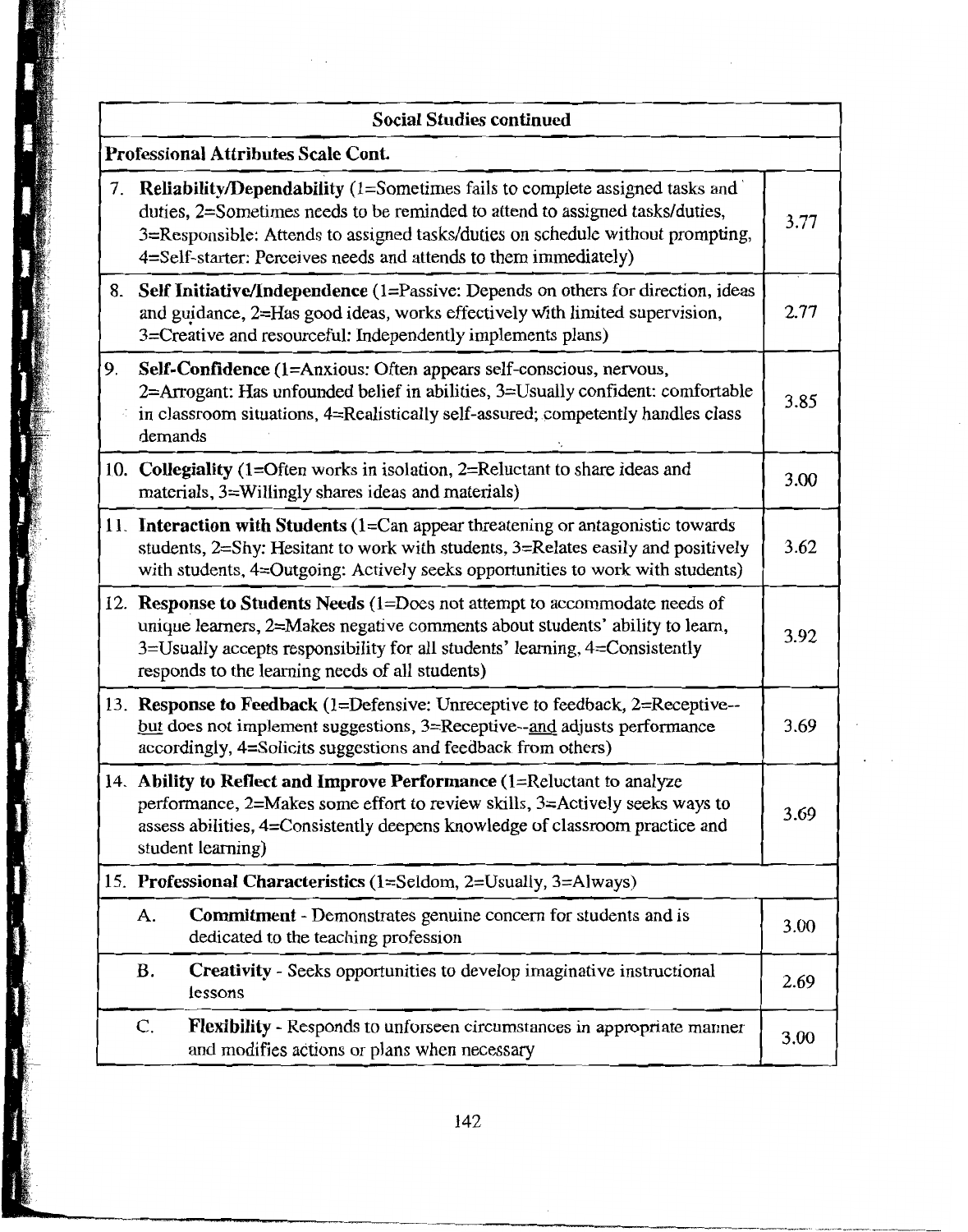| <b>Social Studies continued</b>                                                                                                                                                                                                                          |                               |                                                                                                |      |
|----------------------------------------------------------------------------------------------------------------------------------------------------------------------------------------------------------------------------------------------------------|-------------------------------|------------------------------------------------------------------------------------------------|------|
| <b>Professional Attributes Scale Cont.</b>                                                                                                                                                                                                               |                               |                                                                                                |      |
| Integrity - Maintains high ethical and professional standards<br>D.                                                                                                                                                                                      |                               | 3.00                                                                                           |      |
| <b>Organization</b> - Is efficient, successfully manages multiple tasks<br>Е.<br>simultaneously                                                                                                                                                          |                               | 2.85                                                                                           |      |
| Perseverance - Strives to complete tasks and improve teaching skills<br>F.                                                                                                                                                                               |                               | 3.00                                                                                           |      |
| G.                                                                                                                                                                                                                                                       | <b>Positive Disposition -</b> | Possesses pleasant interpersonal skills; is<br>patient, resilient, optimistic and approachable | 3.00 |
| 16. Potential as a Teacher (1=Recommend review of career options and<br>consideration of profession other than teaching, 2=Recommend continuation in<br>teaching profession, 3=Highly recommend continuation in teaching profession:<br>Strong candidate |                               | 2.85                                                                                           |      |

 $\hat{\lambda}$  .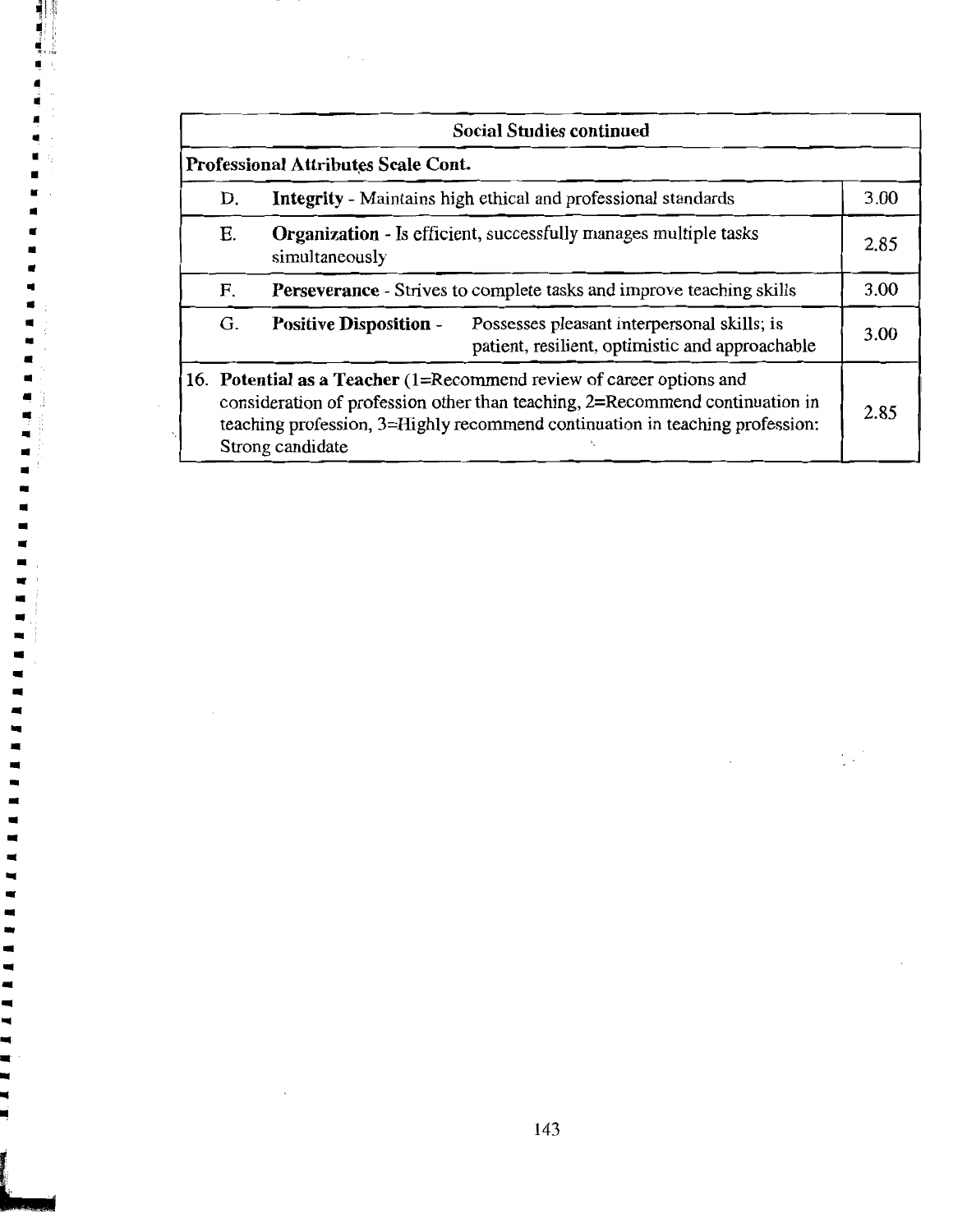# **Social Studies** 2007-2008

(1=Has not developed or used this skill, 2=Is beginning to incorporate this skill, 3=Uses this skill appropriately and competently, 4=Uses this skill consistently with a high degree of competence and confidence)

|                                                                                                                                                                                                                                          | Planning: The student teacher/intern plans effectively for instruction                                               |      |  |  |
|------------------------------------------------------------------------------------------------------------------------------------------------------------------------------------------------------------------------------------------|----------------------------------------------------------------------------------------------------------------------|------|--|--|
| 1.                                                                                                                                                                                                                                       | Specifies learner outcomes in clear, concise objectives                                                              | 4.00 |  |  |
| 2.                                                                                                                                                                                                                                       | Includes activity/activities that develop(s) objectives                                                              |      |  |  |
| 3.                                                                                                                                                                                                                                       | Identifies and plans for individual differences                                                                      | 3.33 |  |  |
| 4.                                                                                                                                                                                                                                       | Identifies materials, other than standard materials, as needed for lesson                                            | 3.93 |  |  |
| 5.                                                                                                                                                                                                                                       | States method(s) of evaluation to measure learner outcomes                                                           | 4.00 |  |  |
| 6.                                                                                                                                                                                                                                       | Develops short term and long term instructional plans based on state standards<br>and benchmarks, and or GLEs        |      |  |  |
| 7.                                                                                                                                                                                                                                       | Plans for the use of technology                                                                                      | 4.00 |  |  |
| 8.                                                                                                                                                                                                                                       | Develops an Individualized Education Plan (IEP) and/or Individualized Family<br>Plan (IFSP) as needed for the lesson | 4.87 |  |  |
| <b>Management:</b><br>The student teacher/intern maintains an environment conducive to<br>learning, maximizes the amount of time available for instruction and<br>manages learner behavior to provide productive learning opportunities. |                                                                                                                      |      |  |  |
| 1.                                                                                                                                                                                                                                       | Organizes available space, materials and/or equipment to facilitate learning                                         | 4.00 |  |  |
| 2.                                                                                                                                                                                                                                       | Promotes a positive learning climate                                                                                 | 3.87 |  |  |
| 3.                                                                                                                                                                                                                                       | Manages routines and transitions in a timely manner                                                                  |      |  |  |
| 4.                                                                                                                                                                                                                                       | Manages and/or adjusts time for activities                                                                           |      |  |  |
| 5.                                                                                                                                                                                                                                       | Establishes expectations for learner behavior                                                                        | 3.60 |  |  |
| 6.                                                                                                                                                                                                                                       | Uses monitoring techniques to facilitate learning                                                                    | 3.80 |  |  |
| <b>Instruction:</b><br>The student teacher/intern delivers instruction effectively, presents<br>appropriate content, and provides opportunities for student involvement in<br>the learning process.                                      |                                                                                                                      |      |  |  |
| 1.                                                                                                                                                                                                                                       | Initiates lesson effectively                                                                                         | 3.73 |  |  |
| 2.                                                                                                                                                                                                                                       | Uses technique(s) which develop(s) lesson objective(s)                                                               | 3.73 |  |  |
| 3.                                                                                                                                                                                                                                       | Sequences lesson to promote learning                                                                                 |      |  |  |
| 4.                                                                                                                                                                                                                                       | Uses a variety of teaching materials to achieve lesson objective(s)                                                  |      |  |  |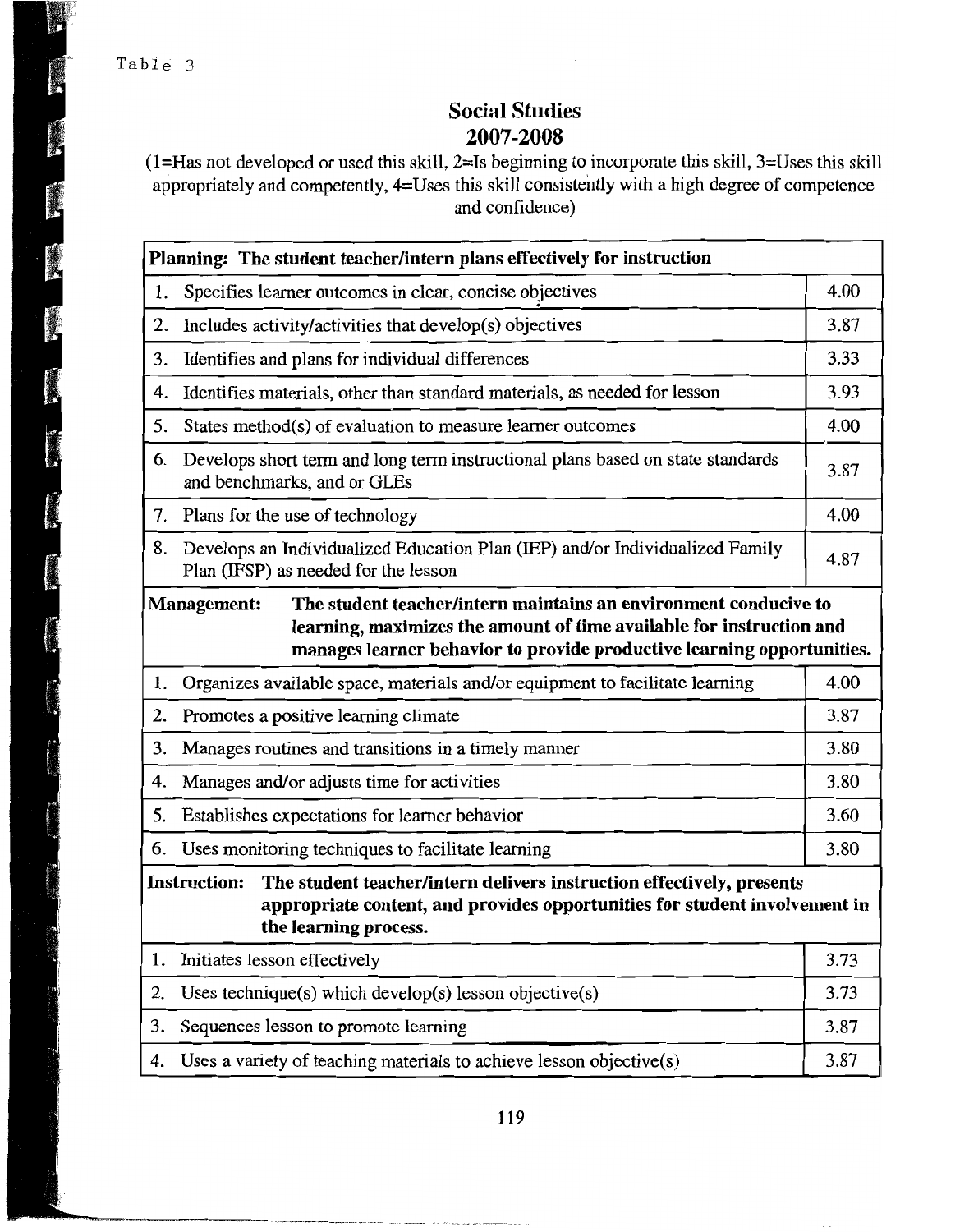## **Social Studies continued**

| $(1=Ha$ s not developed or used this skill, $2=Is$ beginning to incorporate this skill, $3=Us$ es this |
|--------------------------------------------------------------------------------------------------------|
| skill appropriately and competently, 4=Uses this skill consistently with a high degree of              |
| competence and confidence)                                                                             |

| <b>Instruction continued</b> |                                                                                                                                       |      |  |
|------------------------------|---------------------------------------------------------------------------------------------------------------------------------------|------|--|
| 5.                           | Adjusts lesson when appropriate                                                                                                       | 3.93 |  |
| 6.                           | Integrates technology into instruction                                                                                                | 4.00 |  |
| 7.                           | Presents content at a developmentally appropriate level                                                                               | 3.73 |  |
| 8.                           | Presents accurate subject matter                                                                                                      | 3.80 |  |
| 9.                           | Relates relevant examples, unexpected situations, or current events to the content                                                    | 3.67 |  |
|                              | 10. Integrates content across the curriculum                                                                                          | 3.47 |  |
|                              | ۰,<br>11. Accommodates individual differences                                                                                         | 3.40 |  |
|                              | 12. Demonstrates ability to communicate effectively with students                                                                     | 3.73 |  |
|                              | 13. Stimulates and encourages higher order thinking at the appropriate<br>developmental levels                                        | 3.60 |  |
|                              | 14. Encourages student participation                                                                                                  | 3.93 |  |
|                              | 15. Exhibits enthusiasm toward the subject content                                                                                    | 3.87 |  |
|                              | 16. Uses wait time                                                                                                                    | 3.80 |  |
|                              | 17. Uses effective questioning technique                                                                                              | 3.73 |  |
|                              | 18. Utilizes appropriate motivational techniques                                                                                      | 3.87 |  |
|                              | 19. Utilizes an effective lesson closure                                                                                              | 3.73 |  |
|                              | 20. Provides practice of skills 60% of class time for team sports, 50% for individual<br>sports (Physical Education Instruction only) | 5.00 |  |
|                              | Assessment: The student teacher/intern assesses student progress                                                                      |      |  |
| 1.                           | Consistently monitors ongoing performance of students                                                                                 | 3.87 |  |
| 2.                           | Uses appropriate and effective assessment techniques                                                                                  | 3.93 |  |
| 3.                           | Provides timely feedback to students regarding their progress                                                                         | 3.87 |  |
| 4.                           | Produces evidence of student academic growth under his/her instruction                                                                | 3.87 |  |
| 5.                           | Develops well constructed assessment instruments                                                                                      | 3.87 |  |
| 6.                           | Utilizes a variety of formal and informal assessment techniques to monitor<br>student learning                                        | 3.93 |  |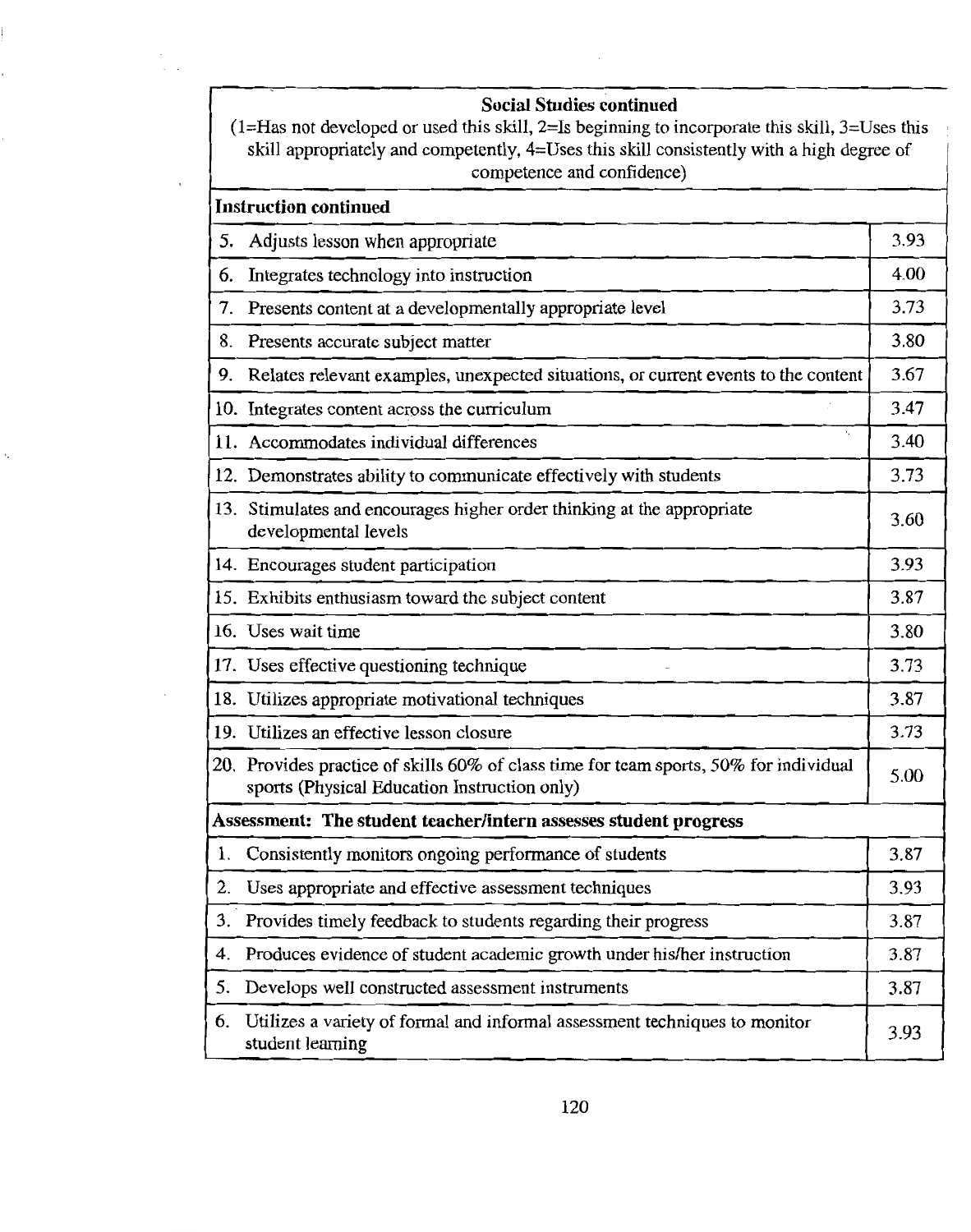## **Social Studies continued**

(1=Has not developed or used this skill, 2=Is beginning to incorporate this skill, 3=Uses this skill appropriately and competently, 4=Uses this skill consistently with a high degree of competence and confidence)

**Broadway** 

statement

*Communication* 

| <b>Assessment continued</b>          |                                                                                                                                                                                                                                                                                                                                   |      |  |
|--------------------------------------|-----------------------------------------------------------------------------------------------------------------------------------------------------------------------------------------------------------------------------------------------------------------------------------------------------------------------------------|------|--|
|                                      | 7. Interprets and utilizes standardized/non-standardized test results                                                                                                                                                                                                                                                             | 3.53 |  |
| <b>Other:</b> The student teacher    |                                                                                                                                                                                                                                                                                                                                   |      |  |
| 1.                                   | Participates in grade level and subject are curriculum planning and evaluation                                                                                                                                                                                                                                                    | 3.73 |  |
| 2.                                   | Establishes cooperative relationships with supervising teacher,<br>paraprofessionals, parents, students, and other school personnel                                                                                                                                                                                               |      |  |
| 3.                                   | Provides clear and timely information to parent/caregivers and colleagues<br>regarding classroom expectations, student progress, and ways they can assist<br>learning                                                                                                                                                             |      |  |
| 4.                                   | Has read the School Improvement Plan for the school and discussed it with the<br>supervising/mentor teacher                                                                                                                                                                                                                       | 4.00 |  |
| 5.                                   | Has planned lessons to address the School Improvement Plan                                                                                                                                                                                                                                                                        | 3.93 |  |
| 6.                                   | Exhibits sensitivity to diverse community and cultural norms                                                                                                                                                                                                                                                                      | 4.00 |  |
| 7.                                   | Shows awareness of the purposes of professional organizations                                                                                                                                                                                                                                                                     | 3.93 |  |
| 8.                                   | Observes and/or participates in team evaluations (IEP's, etc.)                                                                                                                                                                                                                                                                    | 3.67 |  |
| <b>Professional Attributes Scale</b> |                                                                                                                                                                                                                                                                                                                                   |      |  |
| 1.                                   | Attendance (1=Frequently absent, 2=Rarely absent, 3=Exemplary attendance)                                                                                                                                                                                                                                                         | 2.67 |  |
| 2.                                   | <b>Punctuality</b> (1=Frequently late, 2=Generally punctual, 3=Always on time)                                                                                                                                                                                                                                                    | 2.93 |  |
| 3.                                   | <b>Professional Appearance (1=Occasionally appears inappropriately/</b><br>unprofessionally dressed, 2=Is usually dressed appropriately, 3=Always<br>dresses/appears in a professional manner)                                                                                                                                    | 2.93 |  |
|                                      | 4. Oral Expression (1=Makes frequent usage and/or grammatical errors,<br>2=Inarticulate, 3=Articulate, 4=Expressive, animated)                                                                                                                                                                                                    | 3.47 |  |
| 5.                                   | Written Expression (1=Written work contains misspellings and/or grammatical<br>errors, $2=W$ ritten work is often unclear and disorganized, $3=W$ ritten work is<br>organized and clearly expresses ideas)                                                                                                                        | 3.00 |  |
| 6.                                   | Tact, Judgment (1=Thoughtless: Highly insensitive to other's feelings and<br>opinions, $2$ =Somewhat or sometimes insensitive and undiplomatic, $3$ =Perceives<br>what to do or say in order to maintain good relations with others and responds<br>accordingly, 4=Diplomatic: Highly sensitive to other's feelings and opinions) | 3.67 |  |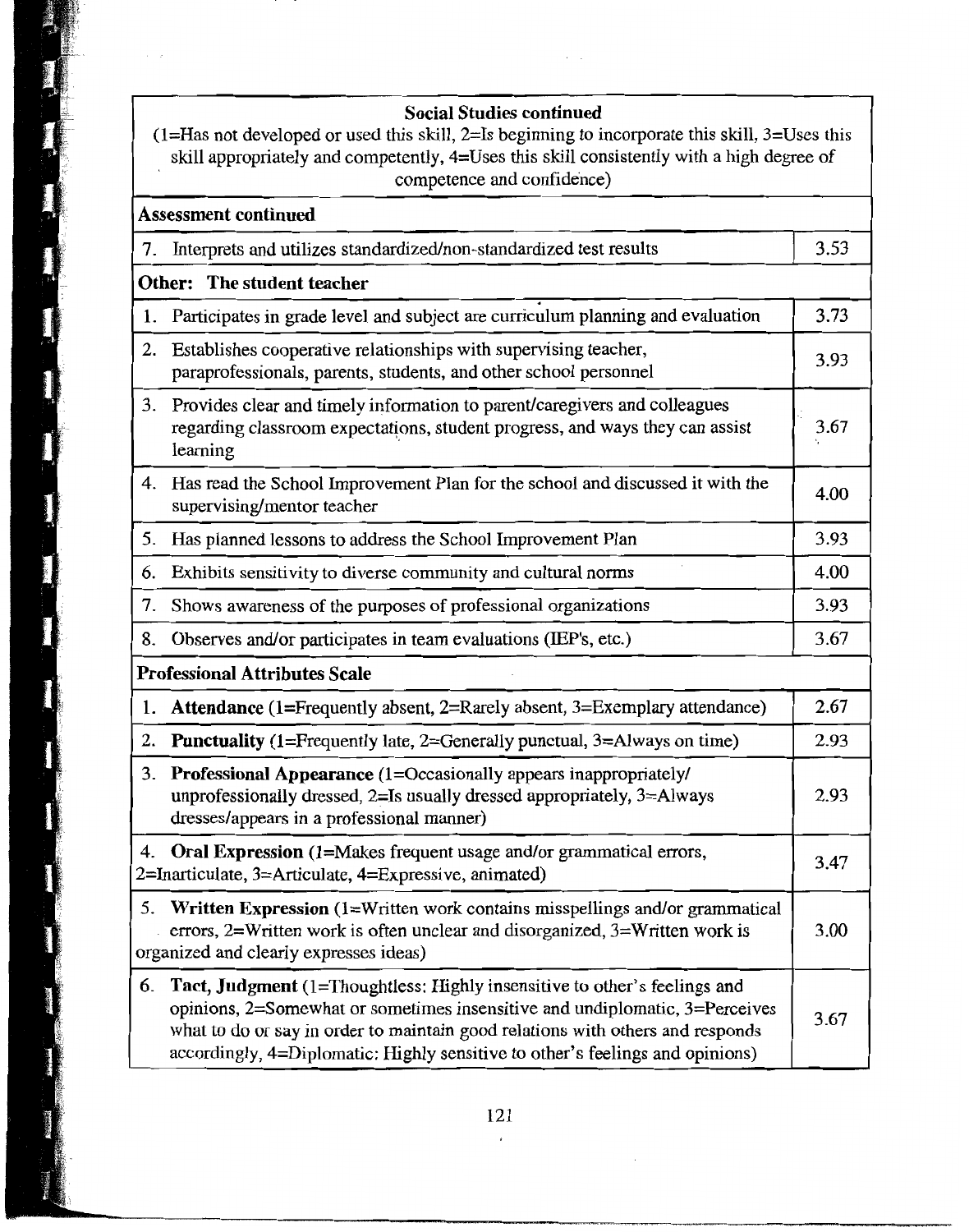|    | <b>Social Studies continued</b>                                                                                                                                                                                                                                                                                   |      |
|----|-------------------------------------------------------------------------------------------------------------------------------------------------------------------------------------------------------------------------------------------------------------------------------------------------------------------|------|
|    | <b>Professional Attributes Scale Cont.</b>                                                                                                                                                                                                                                                                        |      |
| 7. | Reliability/Dependability (1=Sometimes fails to complete assigned tasks and<br>duties, 2=Sometimes needs to be reminded to attend to assigned tasks/duties,<br>3=Responsible: Attends to assigned tasks/duties on schedule without prompting,<br>4=Self-starter: Perceives needs and attends to them immediately) |      |
|    | 8. Self Initiative/Independence (1=Passive: Depends on others for direction, ideas<br>and guidance, 2=Has good ideas, works effectively with limited supervision,<br>3=Creative and resourceful: Independently implements plans)                                                                                  |      |
| 9. | Self-Confidence (1=Anxious: Often appears self-conscious, nervous,<br>2=Arrogant: Has unfounded belief in abilities, 3=Usually confident: comfortable<br>in classroom situations, 4=Realistically self-assured; competently handles class<br>demands                                                              |      |
|    | 10. Collegiality (1=Often works in isolation, 2=Reluctant to share ideas and<br>materials, 3=Willingly shares ideas and materials)                                                                                                                                                                                | 3.00 |
|    | 11. Interaction with Students (1=Can appear threatening or antagonistic towards<br>students, 2=Shy: Hesitant to work with students, 3=Relates easily and positively<br>with students, 4=Outgoing: Actively seeks opportunities to work with students)                                                             |      |
|    | 12. Response to Students Needs (1=Does not attempt to accommodate needs of<br>unique learners, 2=Makes negative comments about students' ability to learn,<br>3=Usually accepts responsibility for all students' learning, 4=Consistently<br>responds to the learning needs of all students)                      |      |
|    | 13. Response to Feedback (1=Defensive: Unreceptive to feedback, 2=Receptive--<br>but does not implement suggestions, 3=Receptive--and adjusts performance<br>accordingly, 4=Solicits suggestions and feedback from others)                                                                                        |      |
|    | 14. Ability to Reflect and Improve Performance (1=Reluctant to analyze<br>performance, 2=Makes some effort to review skills, 3=Actively seeks ways to<br>assess abilities, 4=Consistently deepens knowledge of classroom practice and<br>student learning)                                                        |      |
|    | 15. Professional Characteristics (1=Seldom, 2=Usually, 3=Always)                                                                                                                                                                                                                                                  |      |
|    | <b>Commitment</b> - Demonstrates genuine concern for students and is<br>A.<br>dedicated to the teaching profession                                                                                                                                                                                                | 3.00 |
|    | В.<br><b>Creativity</b> - Seeks opportunities to develop imaginative instructional<br>lessons                                                                                                                                                                                                                     | 2.80 |
|    | C.<br><b>Flexibility</b> - Responds to unforseen circumstances in appropriate manner<br>and modifies actions or plans when necessary                                                                                                                                                                              | 2.93 |

 $\sim$